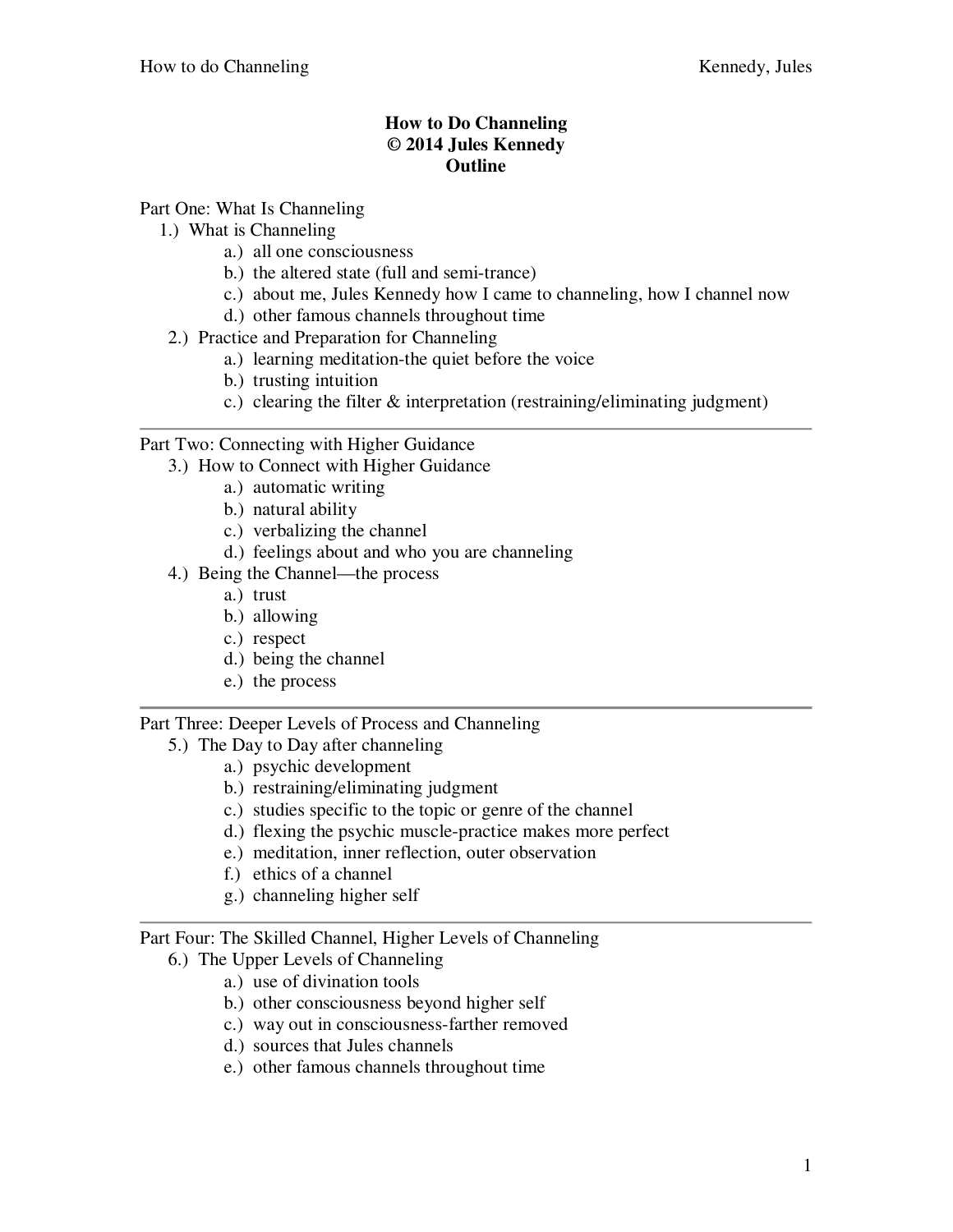# **How To Do Channeling**

Part One: Getting Started

What is Channeling?

- 1.) What Is Channeling?
	- f.) all one consciousness
	- g.) the altered state (full and semi-trance)
	- h.) How I (Jules Kennedy) came to channeling, how I channel now

## 2.) Practice and Preparation for Channeling

- a. learning meditation-the quiet before the voice
- b. trusting intuition
- c. clearing the channel (filter) for refined interpretation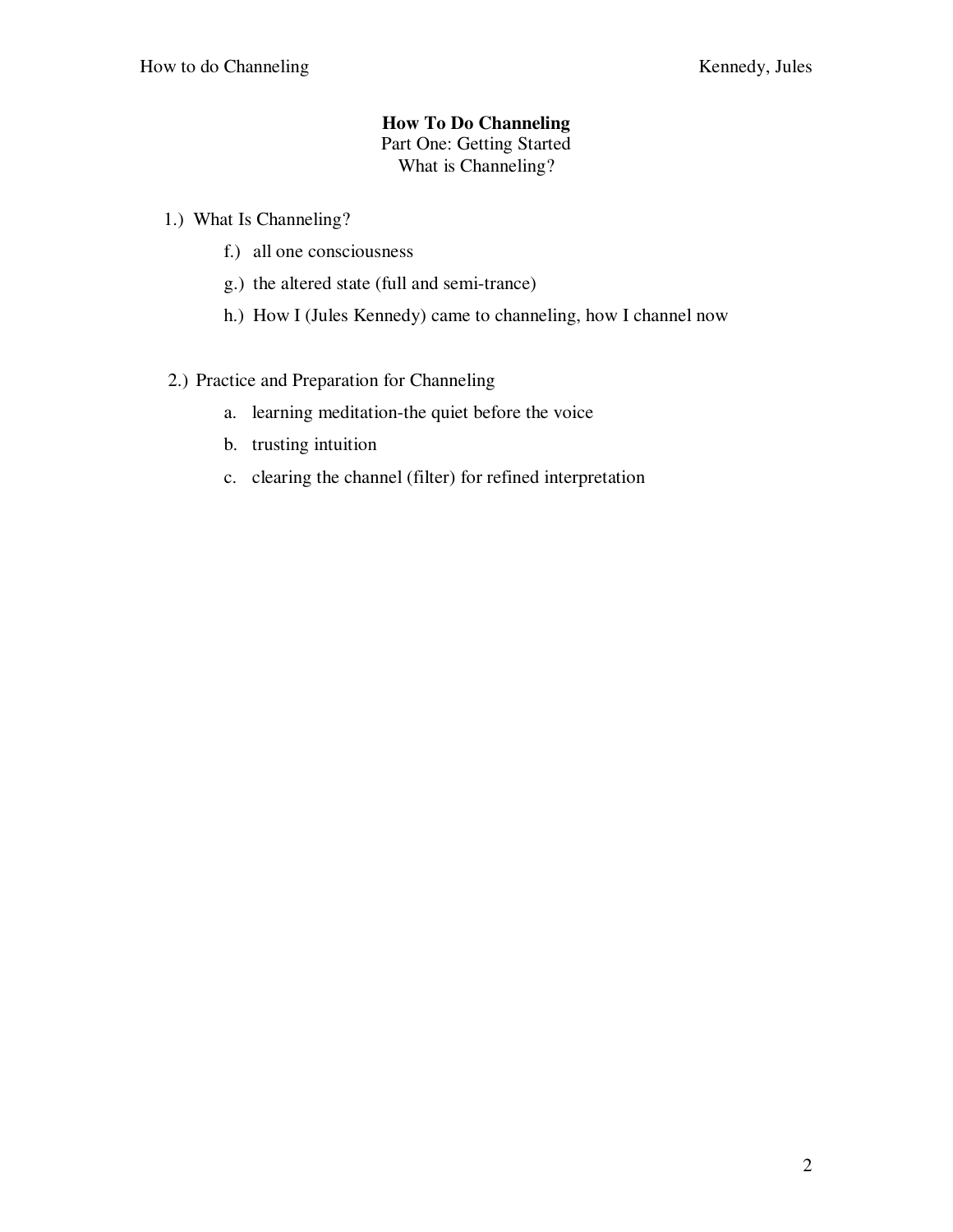### **What is channeling?**

The process of channeling is practical, easy and the most honest way to receive answers or information about things that the everyday human mind cannot seem to bring forth. Channeling takes a strong personal belief in the power of mind, therefore the person channeling must be very open to whatever enlightening information comes forth. We all channel, all of the time. Thoughts come to us continuously from many different places in consciousness.

One might say then that the professional art of channeling is achieved because of a focused intent to receive specific information. In an altered state of mind and body, the channel, or human vessel in which the information comes through, is in an ultimate state of receptivity. Streams of thought then are able to come to the vessel's mind and, with practice, converted into the form of words, sentences and paragraphs. The energy source that is projecting the information through to the mind of the human vessel is somewhat restricted though to the scope of that human mind. The more scholarly and open minded the vessel, the more unlimited and free-range the information can be that comes through.

### **An explanation of Channeling by the Pleiadian Collective:**

In order to maintain human form you have a physical body, which contains emotions, mental process and access to the spiritual domain. Indeed the physical dimension is energy just like the dimensions or realms beyond the physical. It is important in physical form to keep the physical density in place with the use of certain frequencies. But to us, the galactic community, those frequencies are very heavy and would hold us within the 3-D spatial realities that we no longer wish to be in. This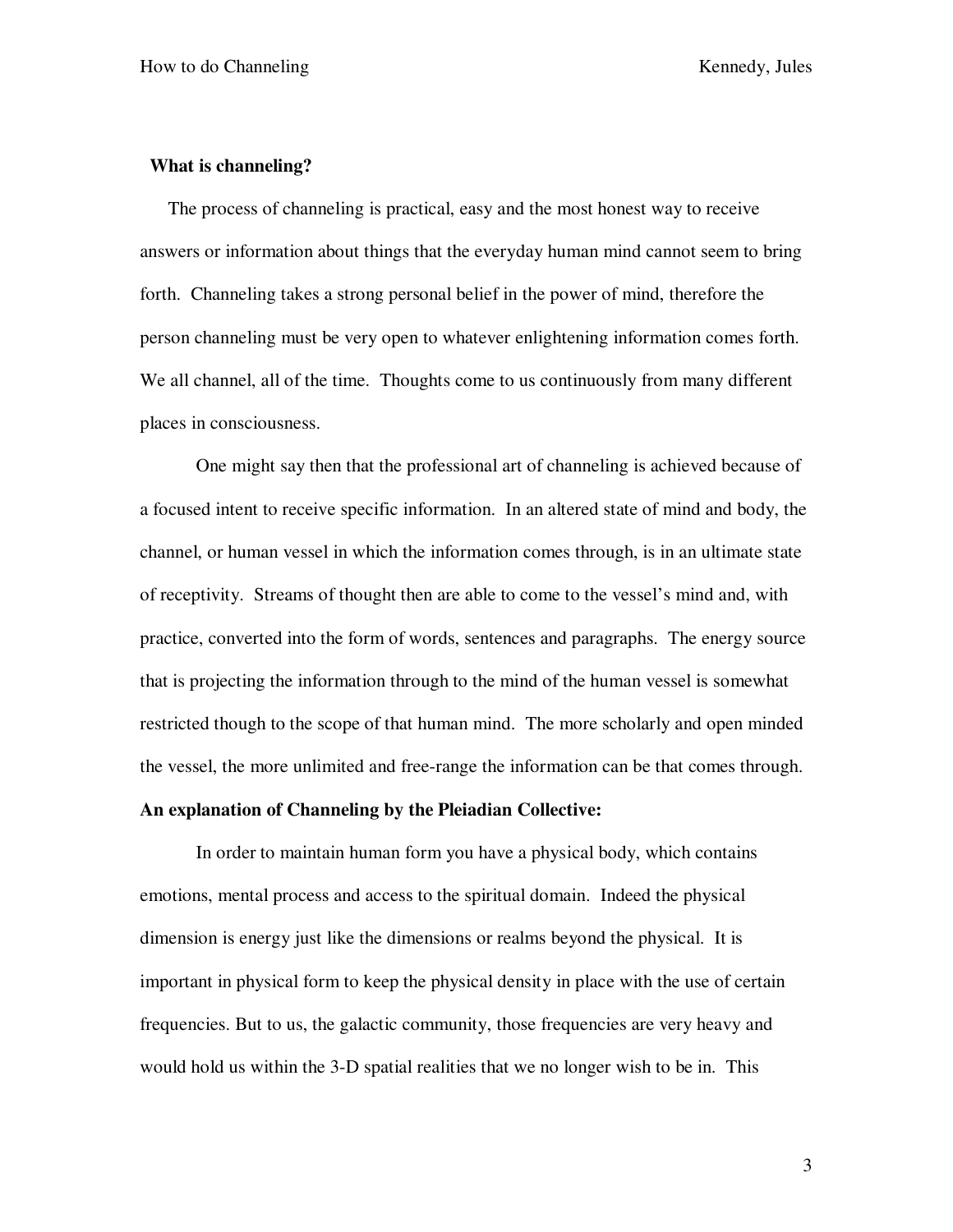counteracts the purpose of this information relay. We could not transmit the cosmic information appropriately to you if we too were involved in the earth physical dimension, as you are in human form. So, it takes two, you as human, we as the cosmic information source. It takes the vessel, the one who has allowed herself to open to our frequency wave of information within her own consciousness, and our intent to provide this information. We must step down our frequency and by your standards this stepping down process is huge.

Also, the process that our channel (the vessel for our information) must go through is not a simple process by any standards of normal human consciousness. She works daily to maintain her clarity and her placement within physical form to bring through this material. She has made this a life pursuit, her life's work if you will. Therefore, the vessel rises up and we come down in frequency and we meet at the place where the channel can still be comprehensive and take copious notes.

### **All One Energy; All That Is; All One Consciousness**

Good day. We are the Pleiadian Collective. We bring to you information about the channeling process that humans can participate within. Consciousness is the field of thought, information, understanding, life affirming placement within, (for now lets us say) the Universe; the Universe that you know. Consciousness is a living breathing element of the All-That-Is. In fact it is all that is. Consciousness streams with you in your soul, in your physical body and everything within that complex.

Consciousness is vast. It holds the space for life within all places, all life forms, and all energy as you know it within the Universe. Therefore as human being, you do have access to all consciousness at all times, and some of it you cannot yet reach. Your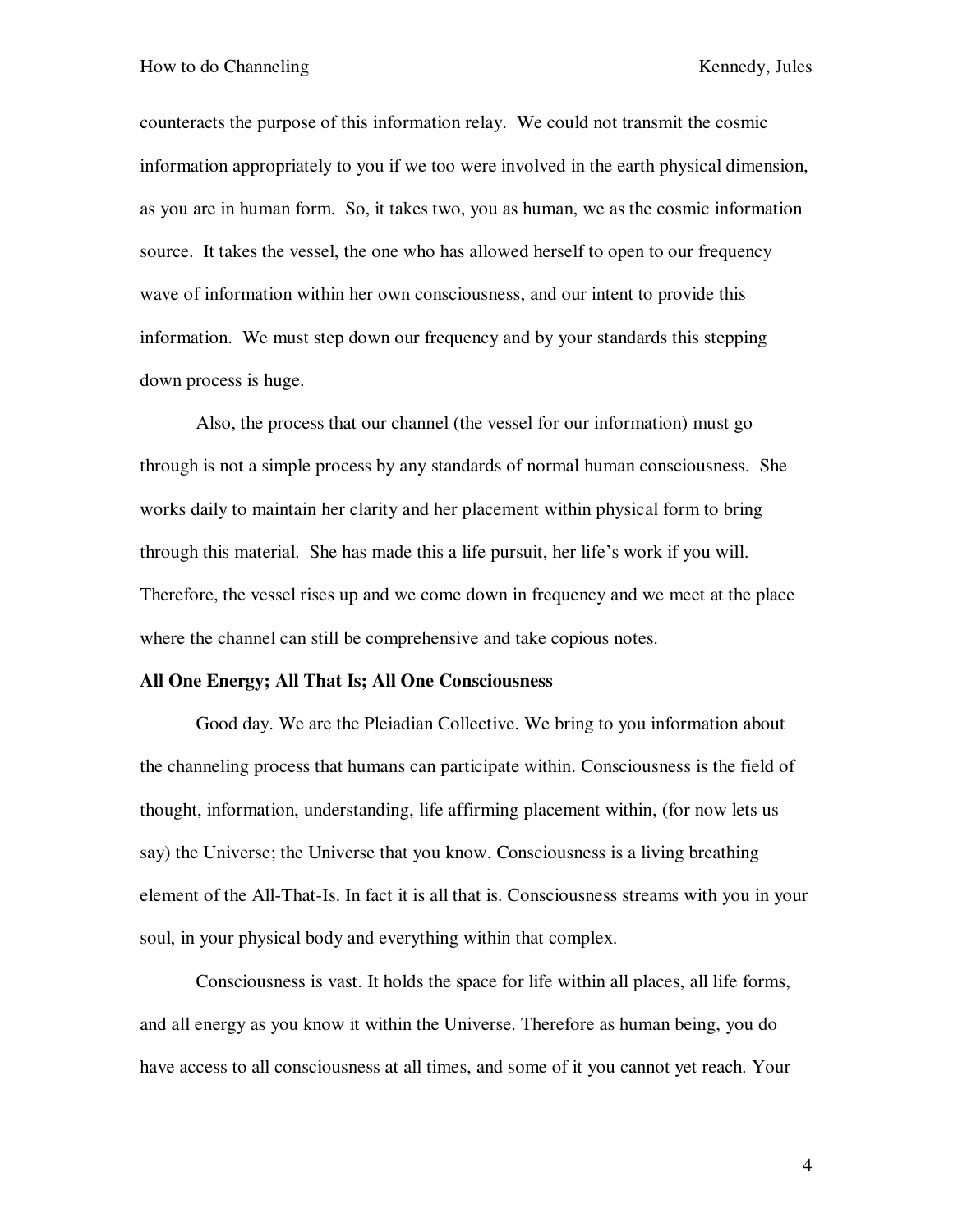#### How to do Channeling Kennedy, Jules

human brain is designed that it can receive a message from any place within consciousness, any place that can descend its frequency for interpretation within the human mind capacity.

The human brain has the ability to expand and grow beyond belief. We say beyond belief of the human comprehension at this time, however not beyond from our perspective in the Pleiadian consciousness or within other places in consciousness that house and use the higher frequencies and dimensions to have life. Your brain at this time is amazing and it will change and grow to compensate for more dimensional experience as you cultivate within the human acceptance and knowledge base scientifically, and also increase metaphysical understanding and metaphorical connections within the consciousness. All you must do is accept and receive.

We are here to tell you that everything can be tapped into within consciousness because it comes from the same source of energy that you do in the physical. There will be some places in consciousness, some identities that you will not be able to comprehend. So if you go there in consciousness you won't be able to bring back into a formulated sentence, that which you have experienced. We as Pleiadian connection are able to speak to human because we have been in human form in the 3-D dimension, on planet Earth and in other places. We now exist in a  $4<sup>th</sup>$  and  $5<sup>th</sup>$  and  $6<sup>th</sup>$  dimensional framework within our frequency, but we have experience with 3-D form. So when you tap into your altered state we can meet you at almost 3-D because you can go beyond in your thought process.

There are many other entities or life forms within the  $4<sup>th</sup>$ ,  $5<sup>th</sup>$ ,  $6<sup>th</sup>$  dimensions that can speak to you within your 3d form. All is energy. You are all connected, you can tap into anything where you can permeate the veils and bring the information to you. We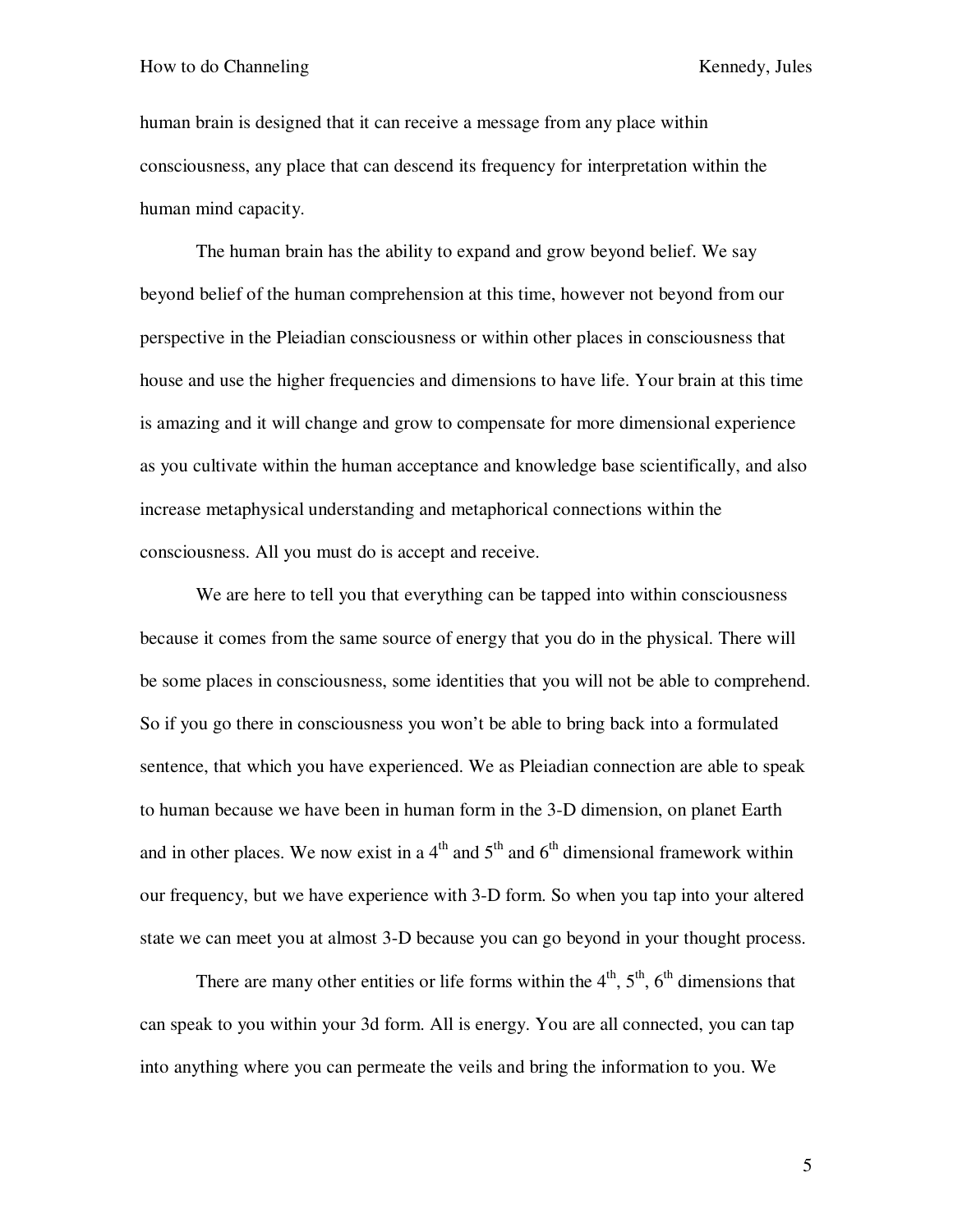suggest that you ask for light beings, those with a benevolent intent toward humankind, to come to you when you channel. It is all one energy but there are some deceptive forces out there. We wish that you as humans not involve yourself with the darker energy right now. It is not necessary. It is much more pleasant to work with light. So Be It.

## **The Altered State**

Below is an explanation of the four states of brain waves, states of consciousness that humans can attain within the human brain.

*The brain pulse is measured like sound in cycles per second or Hertz.* 

**Beta** (13- 40 cycles per second)

 Beta is associated with our waking activity. During a day we experience all the brainwave patterns with a predominance of Beta.

**Alpha** (8-13 cycles per second)

Alpha pattern appears when in wakefulness when there is a relaxed and effortless alertness. Light meditation and day dreaming. It is recommend to practice your creative visualization and auto-suggestion technique in alpha state.

**Theta** (4-7 cycles per second)

Associated with creativity, dreams and Extra-sensory. Theta is simply the state where your ESP operates , if you do the proper work you can learn to enter theta at will and perform most of the psychic activities.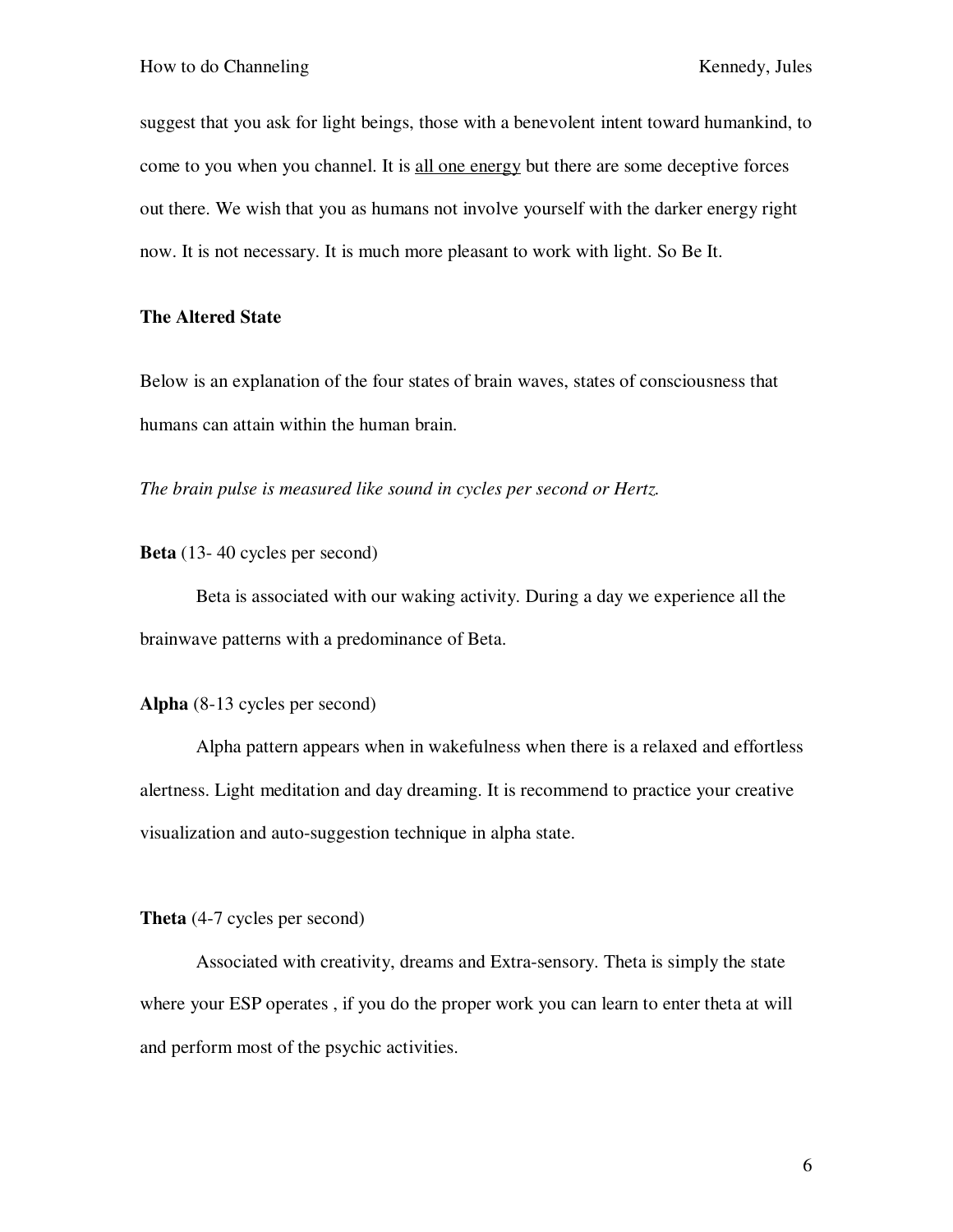**Delta** (1/2 - 4 cycles per second)

Delta is associated with deep sleep, this pattern is very slow, but is important for the explorer of consciousness.

These above definitions come from: http://www.psychic101.com/brainwaves-beta-alpha-delta.html

You have the ability to alter your states of consciousness. When you relax, fully relax, you can go into an alpha state, or even a deep delta. We suggest as a beginner with channeling, or even the experienced channel much of the time, you will prefer to be in an alpha state rather than the full trance state of the delta. The difference being that, in the alpha state you are aware, but you simply shut down the active static thinking process. You *allow by invocation and intent* other messages from consciousness, differently labeled identities to come through. It is not from your regular speaking channel or voice.

In the altered state of alpha you would not be driving your car. You would not be thinking along every day modes of behavior and interpretation. You are quiet in relaxed meditation. And when you intend on receiving messages, at first you may not think that you receive them. But through the processes of automatic writing or verbalizing exactly what comes to you *without judgment* you will begin to notice by what is being said and by the voice that the message will change. It will not be your every day voice. It will seem different and varied.

You must be able to attain a quiet space within your state of consciousness. Meditation is the best way to practice this alpha state of being. Full trance is a lot more difficult to control. We do not advise that you go into full trance while channeling. Not at this time. You would then be giving yourself over completely to whatever wants to come through, and you are not ready for that. Even those that are experienced must be able to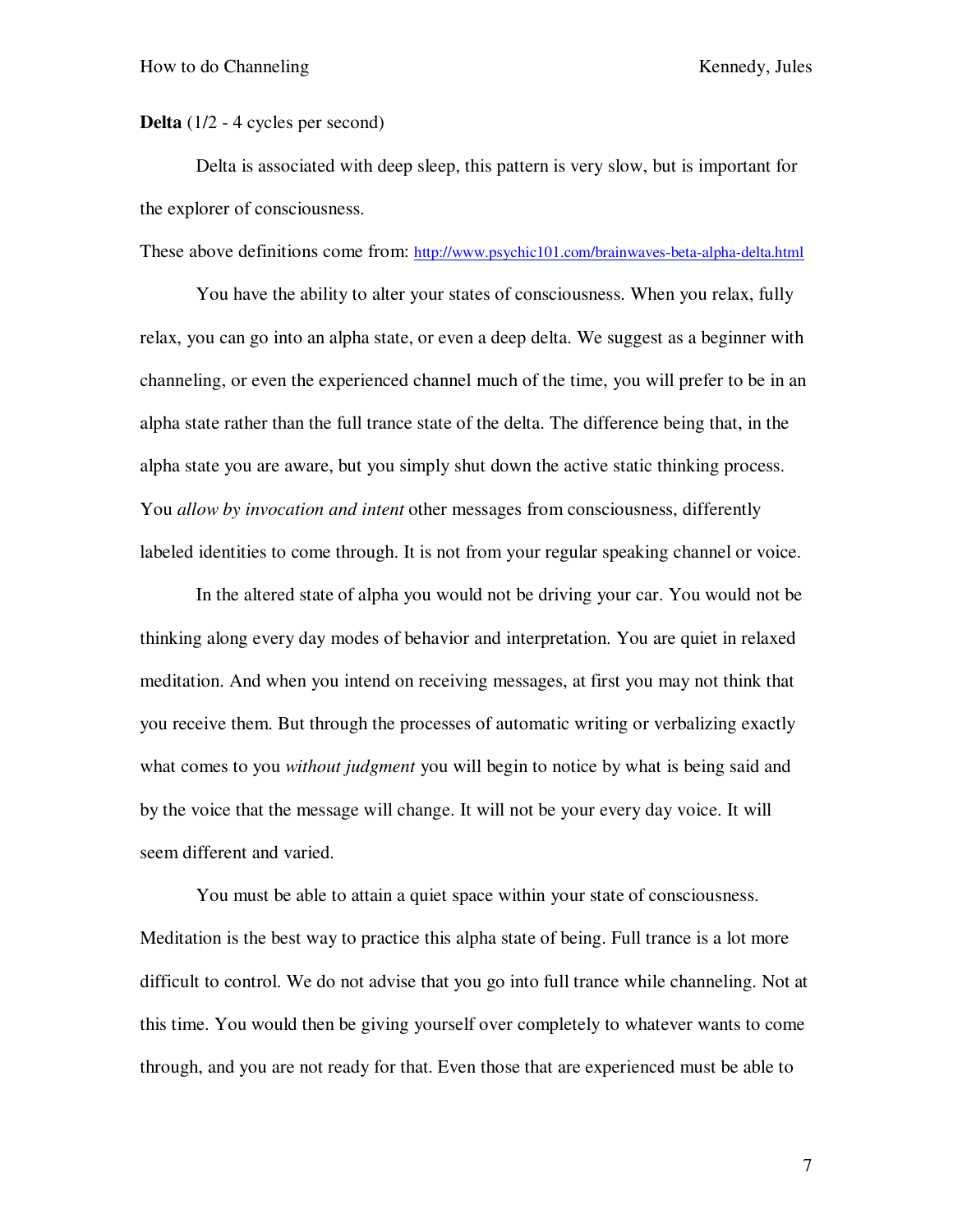trust the voice that they are going to bring through. We won't go into this full trance subject because we want you to practice from the alpha state at this time and remain in control, aware of your experience and the message coming through. So Be It.

## **How I (Jules Kennedy) Came to Channeling, How I Channel Now**

I began channeling back in 1990. I was working for a large non-profit organization that was putting in an entirely new computer system when I started the position. I had never worked with a computer before so it was a challenge for me to begin such a demanding job and also acquaint myself with the computer. I chose to stay in my office several evenings per week to practice my keyboarding skills. Of course, by the end of every grueling workday I was tired, and in a somewhat altered state of mind. I was not paying attention to what I was pounding out on the keyboard. I was only there to practice. In fact I do remember closing my eyes on occasion just to allow my mind a rest.

Little did I know that I was being prepped for a channeling session. One evening as I sat at the computer with my eyes closed a seemingly strange, but familiar sensation came over me. It felt as if someone else was there yet I knew this energy sensation well. It had been with me as a child and felt very comforting. It began to speak through me onto the keyboard. I allowed it to continue for many an evening after the first. But soon I became my own worst skeptic. I began to read what I was channeling. Things like: *everything is love, everything is light, everything is comprised of frequency.*

"Now wait a minute," I remember thinking to myself, "this stuff is spooky." These messages I'd been typing confronted the entire reality of density and darkness of which I had created for myself at that time. It opposed everything I was living. So I took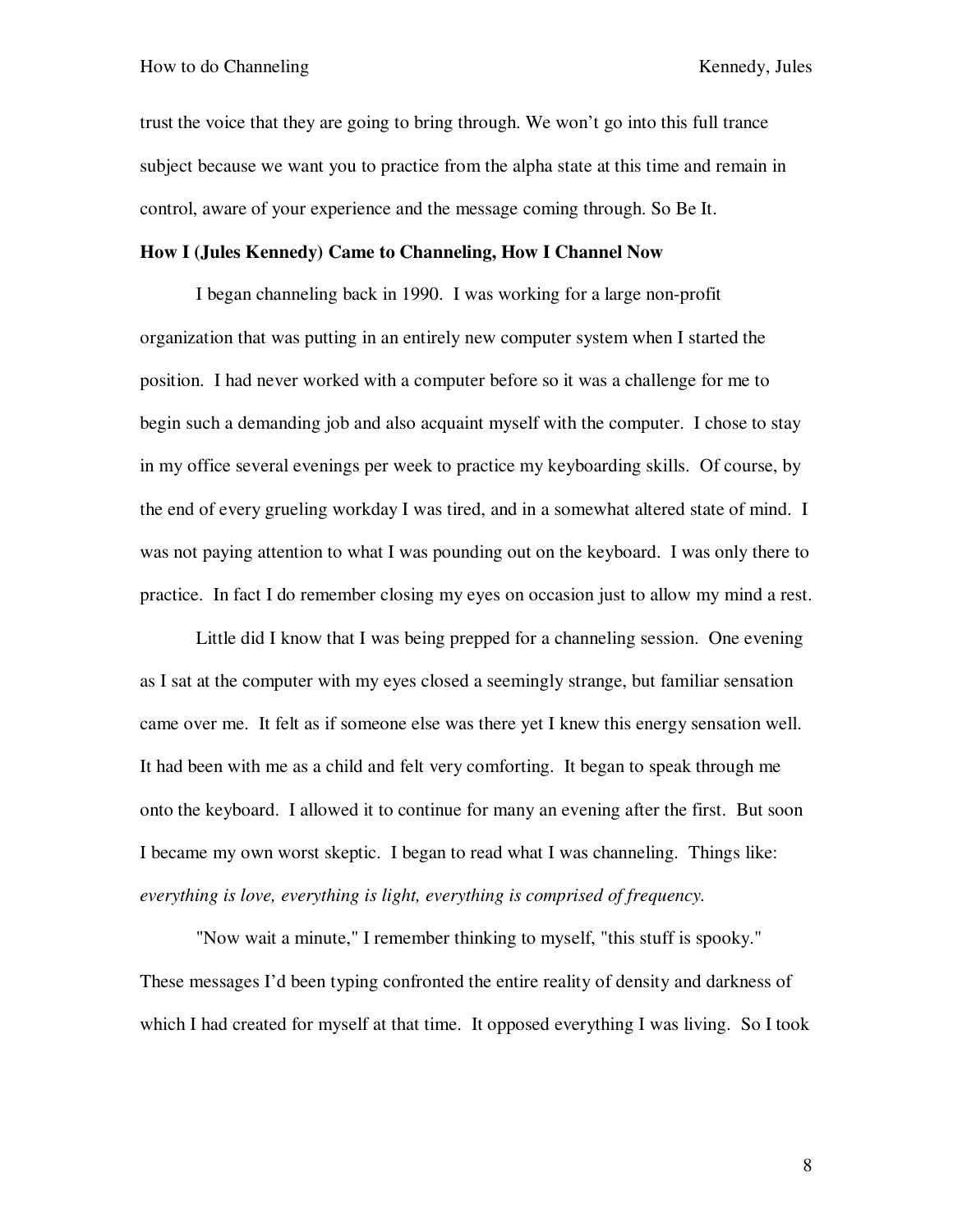all of the typewritten channeled material, put it in a red folder, and hid it in a drawer at home, not to remember it until two years later.

In the meantime I began studying and practicing a metaphysical course working with the light body. The course started to change my life. It wasn't until midway through the course that I discovered the hidden red folder. I opened it and began to read. The information I had channeled two years prior was exactly the same information that I was learning presently in the light body coursework. How was it that I had the ability to channel information at the previous time having absolutely no understanding of it, but now was studying it from another source? This type of experience (getting the information before I totally understand and know it to be reality) has since been a source of great excitement to me. I rarely question anymore the information that comes to me when I channel, for inevitably I understand and begin to experience every passage.

Personally I recognize that what I perceive as information coming to me from an outside source is simply an expanded state of consciousness that I have chosen to perceive as outside of my present Self. When I began channeling, my guides gave very basic information. They would give me advice about my personal life, i.e. which book to read, which person to call. They would even lead me to places I'd never been in order that I could sense the energy. These guides seemed outside of me at the time but today they are such a part of myself that I regard them now as part of "I".

Now, almost 25 years later I consider myself a professional channel. I am learning every day, so I am not yet an expert by any means. I love learning in general; reading, listening, observing, meditating and visualizing. But my greatest love of learning comes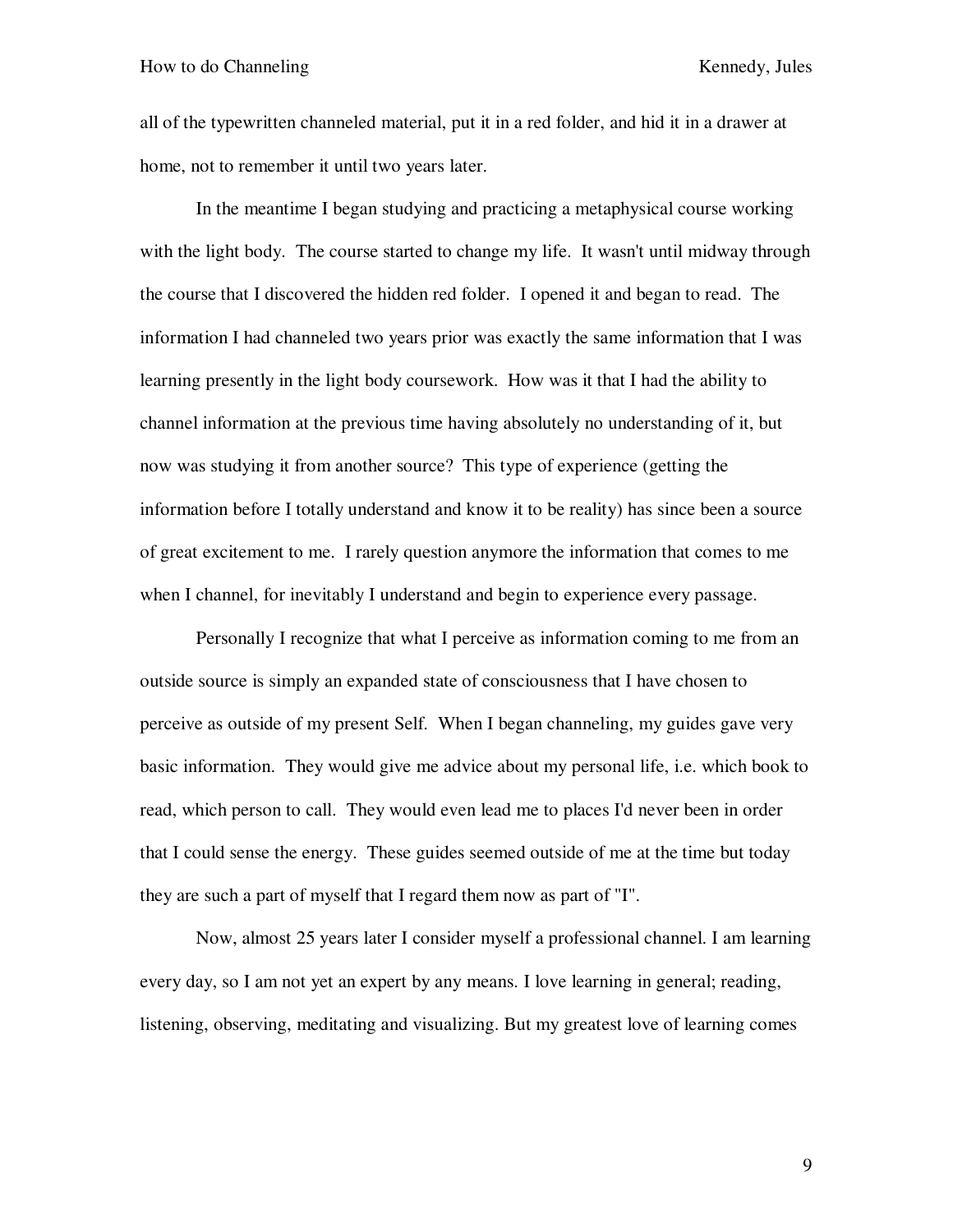from the channeled sources that I bring through. They inspire me, guide me and allow me room to express in my own way what I am discovering.

When I work with individuals helping them channel I tell them not to judge anything that comes through. First, we practice some visualized meditation. Some people do not visualize well, but hear things or sense energy. I tell them to write whatever they see, sense or hear (or whatever comes through during the meditation). No judgment or analyzing of information when it presents itself. We can do that later. This exercise of channeling takes time and practice. Over time the information will start making sense at least for you, the channel, and then for others perhaps. Some people channel artwork or music, food preparation…all kinds of things can come from beyond what we might consider our personal selves.

A good resource that can help you with automatic writing practice is:

Writing Down the Bones by Natalie Goldberg. http://nataliegoldberg.com/books/

Two good resources for learning to channel:

Opening To Channel by Sanaya Roman, http://www.orindaben.com/catalog/prodno/c101/ Dimensional Ascension by Jules Kennedy (inquire at JulesKennedy.com)

### **Learning Meditation-the quiet before the voice**

Meditation can be fun. If you find yourself not being able to stay focused during meditation then you might want to try a process of visualization. There are many meditation processes by which you can give your mind focus. Many religious traditions have processes of meditation. Prayer is a process of meditation. Whatever works for you will be the right way. Don't worry if it isn't the way others meditation. Use whatever helps you soothe and quiet your mind, and do this as often as you can.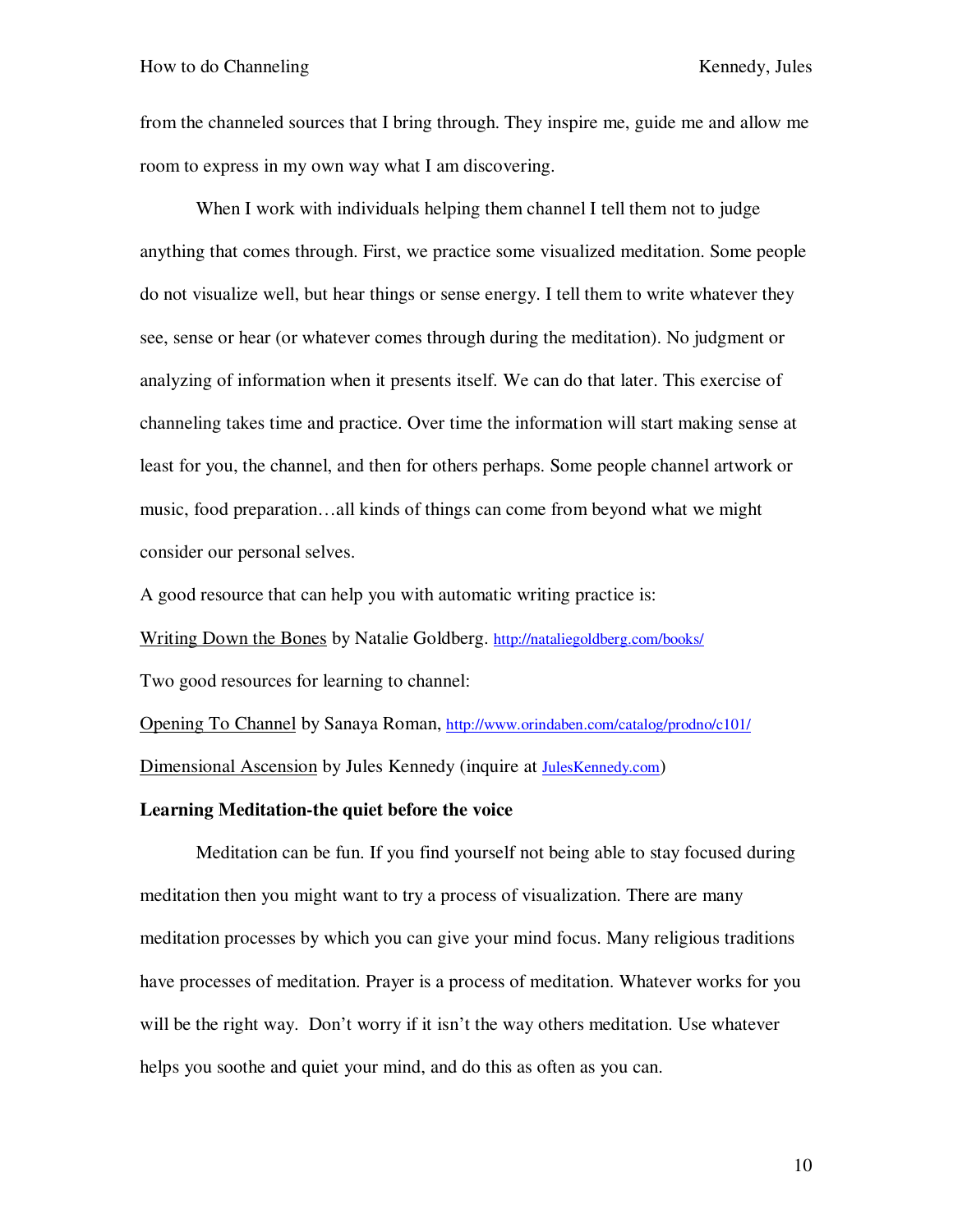With visualization you can create yourself. You might try putting affirmations on audio and listen to it regularly. Discover your best way of integrating: be it auditory, visual, kinesthetic, absolute silence, whatever works for you. You might create a safe place in your mind to go to when you meditate. Perhaps a lovely outdoor setting will become your safe haven, or perhaps a place that you went to as a child and felt safe.

Recreate a safe place in your mind. Meditation is not an empty void. Although at times there may be nothing that you can hold with your mind in meditation. Let the void experience work for you. Perhaps your mind is tired of thoughts and working. Perhaps it needs a blank slate from which to work. Give it time to be completely empty if that is what is required. The important thing is that you stay disciplined with your meditation. Do it on a regular basis just like you might do a regimen of physical exercise. Also give your mind time to exercise the quiet. Many people find that once they start meditating, they cannot stop. It becomes a craving, a healthy way for the body, mind and soul to connect. So they begin to crave meditation time. This is good. Give meditation a chance in your life. Doing it daily for three weeks should indicate to you the benefits of meditation, of knowing yourself and loving yourself.

#### **Trusting Intuition**

In order to channel efficiently, you will need to begin to understand your intuition. It is a matter of paying attention in the moment that will allow your intuition to work for you. Intuition is that sense that something is right or wrong, that you must do or not do something. It could be different for each person. Intuition can work for you at very deep, deep levels of experience. This requires a great deal of surrender and trust that what you do, directed by your intuition, may not always produce immediate results or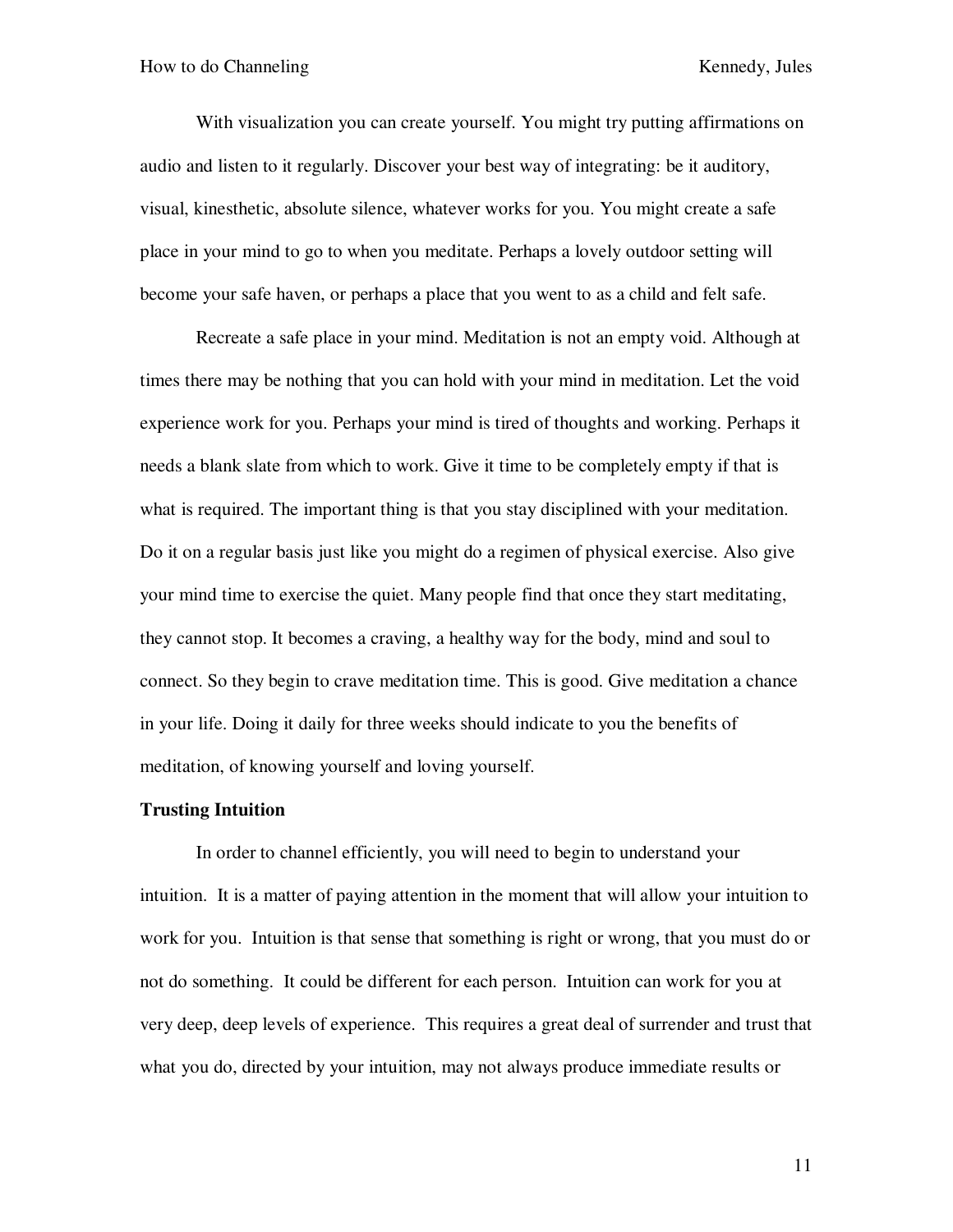even create a result that you can sensually feel out in your waking reality. You must trust that your intuition is right for you regardless of what it is telling you to do. It would be rare that your intuition would make you violate your principles or go against morals but it may challenge your set of ethics. You may have to rework the ethical code that you have made for yourself from time to time. A personal issue, but once again we say intuition will not lead you astray.

As you develop with this channeling and move along your soul path, there will many things that will be required to change within yourself and with-out in your experience. Pay attention to that which is fear that could impede your progress, or of that which is guilt keeping you in cycles that may be dysfunctional, and that which may be grief needing to be addressed. Intuition works from a non-emotional placement within your experience. Intuition is not emotionally attached to anyone or anything. Intuition is that higher calling regardless of what your personality is doing.

To get in touch with your intuition you must pay attention when you are awake. You cannot go to sleep and pay attention all at the same time. In fact, you may require more physical sleep while you are practicing this initial work. Paying attention can be difficult at first, but practice staying alert and aware at the subtle levels of experience. When you are aware, beneath that, you will feel or sense your intuition. And then by trusting your intuition and acting accordingly, your channeling work will evolve.

There is no exercise better for you than paying attention. You might, at the beginning of your day, imagine that you have a little person inside your brain. Ask this little person to trigger you when you begin to go into a remote control brain pattern. When you begin to become robotic and not aware, this little person will ring its bell and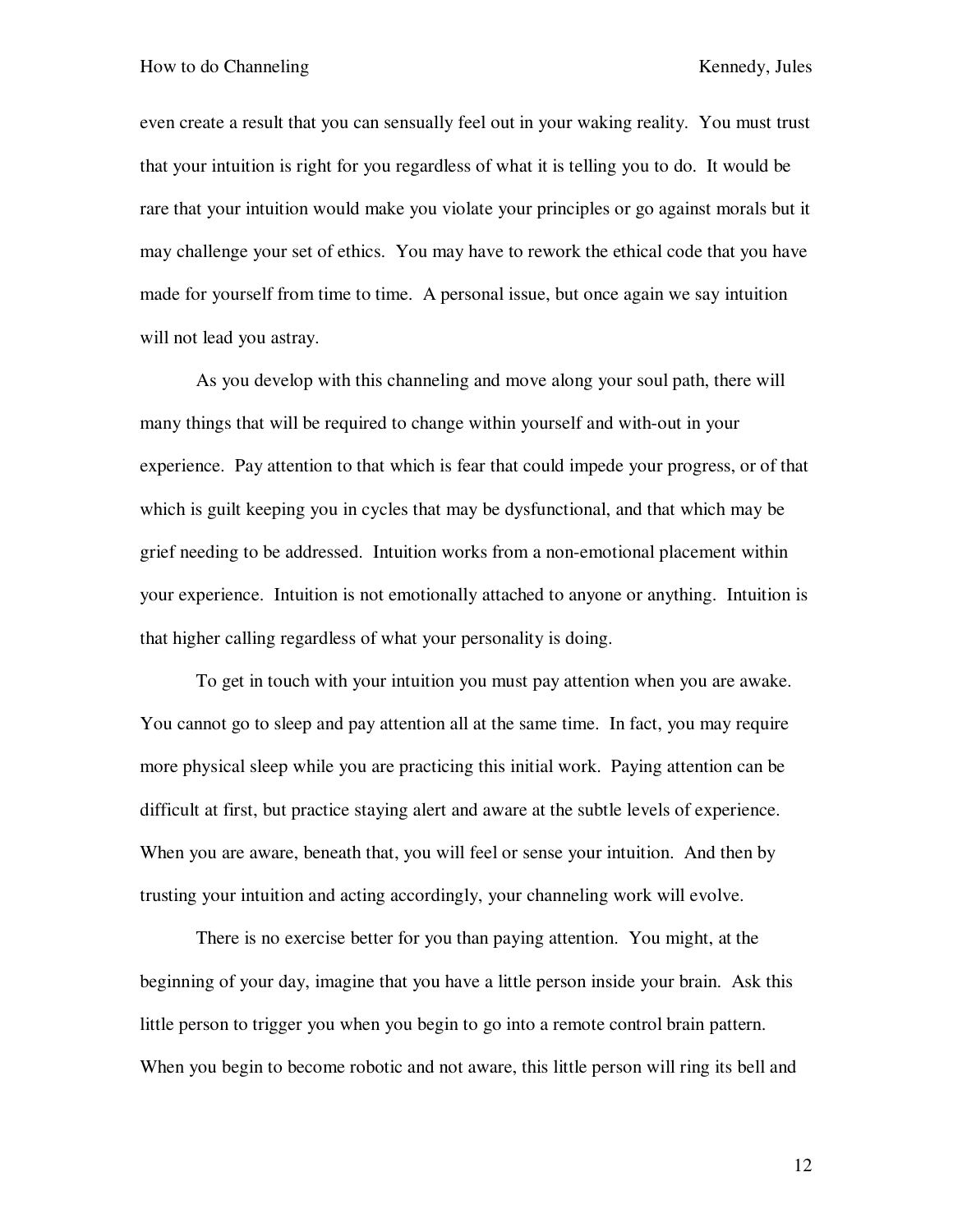wake you up to your present reality. Oftentimes when individuals are experiencing a lot of mundane activity in their routine the mind has a tendency to go into remote mode. It is painful to pay attention while running mundane tasks, so the mind thinks, but if you pay attention during these moments you can learn from these mundane experiences. If you place a higher consciousness within the mundane or if you use a light technique within the mundane, it is bound to change. Either your perception of it will change, or you will intuit messages from the routine, or the situation itself will actually change. Intuition is an absolute must when you are doing the light work. You must trust explicitly that whatever your intuition calls you to do, you must do.

### **Clearing the Channel (filter) for Refined Interpretation, and Protection**

We are the Andromedans. Before you sit down to do a channeling session, it is important that you center yourself through visualization or a meditation that quiets your static mind. You can focus your attention on the breath. Take a deep breath in. Breathe out. In…and…out.

Begin to see only light within your mind. This can be a mild white light or the blue moon light that we so often talk about. Bring this into your body from all directions outside of yourself. Fill your body with the white or blue light. And as you breathe in and breathe out visualize that your entire physical body is filled with light, and that your mind, your thoughts are light. Your emotion is free flowing and filled with light. Your energy body around you is filled with light. Your spiritual body around your energy body is filled with light. Imagine that you sit within a cylinder of light that rotates clockwise into the earth and into the heavens. It is also filled with light so you are connected to the earth and you are connected cleanly through your channel out into the heavens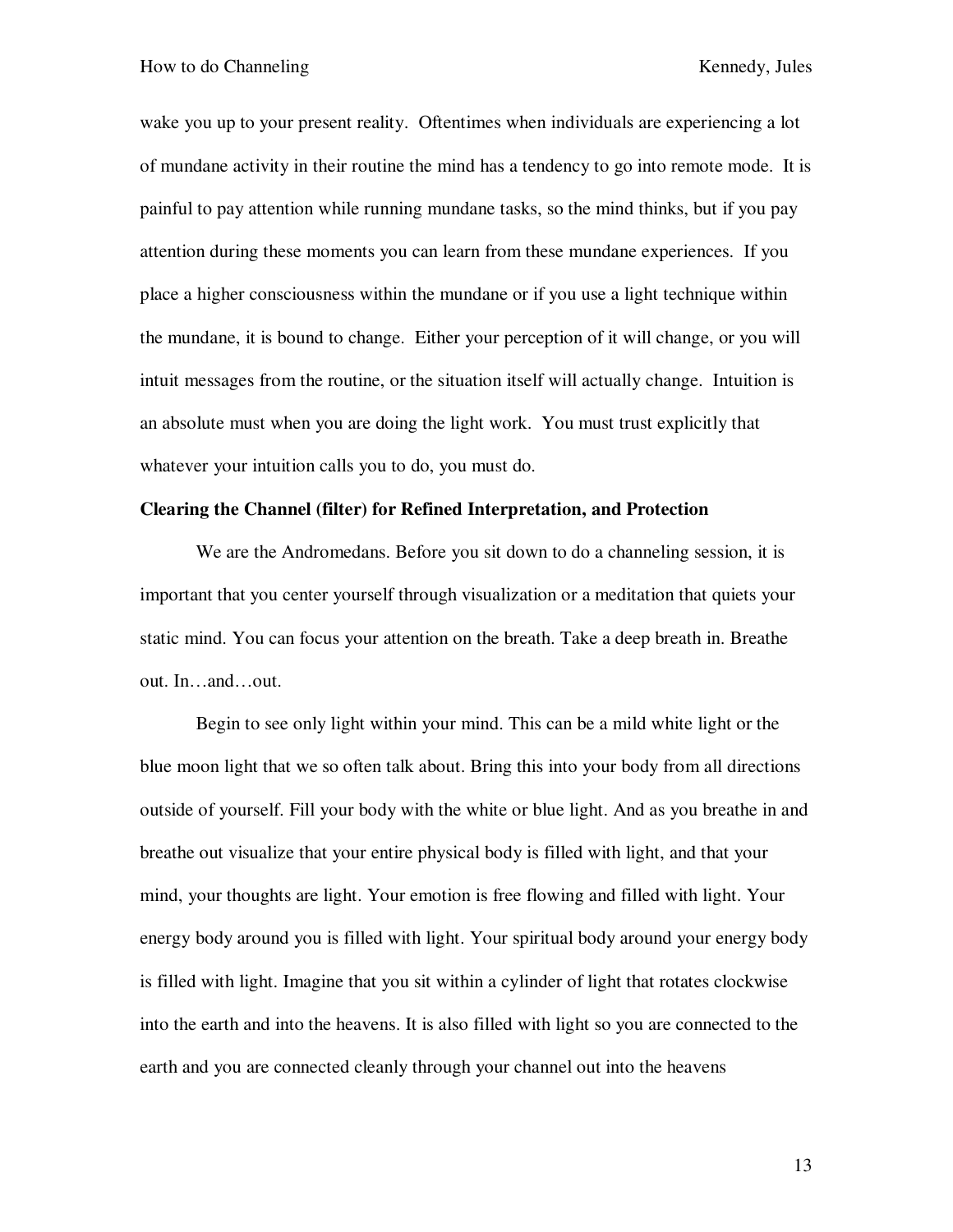Take another deep breath in or out. Ask your guides to protect you as you begin this channeling process. Begin to write or verbalize. Sit back and remember you are connected to both the earth and the heavens. You are filled with light. You are divinely protected in this space so begin to verbalize or write exactly what you perceive at this moment. Do not judge what comes through, just put it into form.

 When you are finished again sit quietly, ask for protection and slowly open your eyes. Come back to the room and know that your channel is as pure as it can possibly be in the moment. Put your writing aside and if possible step out into nature and receive the nurture that the mother has to give and the blessings that the heavens bestow upon you. So Be It.

Audio Mp3 link to the channeling: ..\protection for the channel - Shortcut.lnk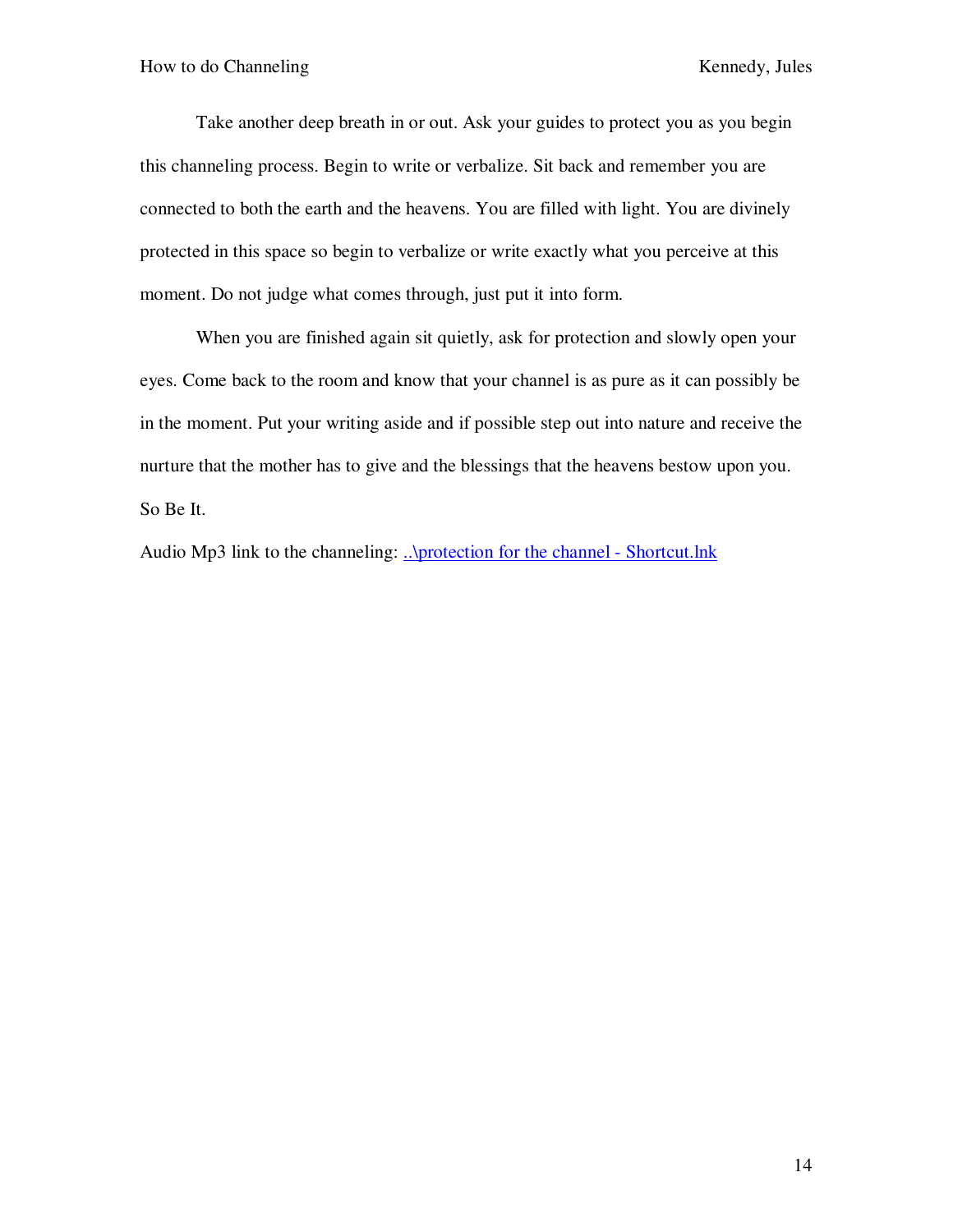## **How to Do Channeling: Part Two**

## **Connecting with Higher Guidance**

- 3.) How to Connect with Higher Guidance
	- a. automatic writing
	- b. natural ability
	- c. verbalizing the channel
	- d. feelings about and who you are channeling
- 4.) Being the Channel—the process
	- a. trust
	- b. allowing
	- c. respect
	- d. being the channel
	- e. the process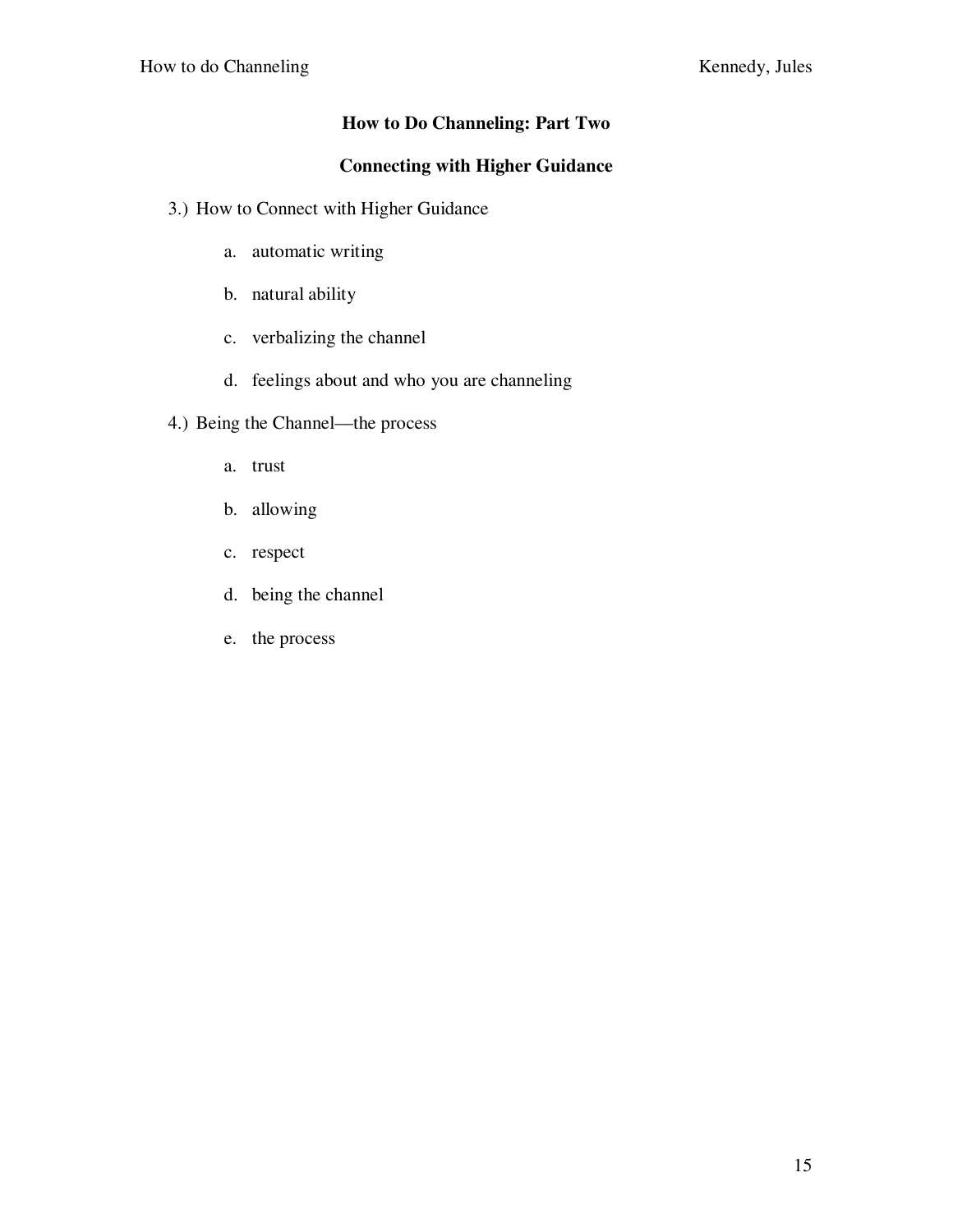## **Connecting with Higher Guidance**

For each person the channeling process has similar qualities, but variations based on how much you can receive and in what way that information can best come to you and thru you. When you allow yourself to be in the relaxed channeling mode, you are asking for information of what seems to be a higher source to come through you. Often the best way to get started in this process is through automatic writing.

## **Automatic Writing**

Have a pen, pencil and paper in front of you if you wish to write with your hand. Some people prefer to use the keyboard. It depends upon your skill level and the depth of relaxation you are going into. Often the hand will write what you are receiving without interference from your conscious mind or rather the awake mind. So it may not be necessary for you to type, and yet you may also want to verbalize the channel. In this case you must have a recording device of some sort.

Relax, write or verbalize what you are receiving. Do not judge. Go into channel via relaxation, ask for protection, receive and record the information.

### **Natural Ability**

We are the Pleiadian's. We say that everyone channels all of the time. What is most significant in a channel that states higher wisdom or uncommon information (if this info is coming through a person that is engaged in an active channeling process with intent to bring through forces of more divine wisdom) are these qualities:

- 1.) it takes a natural ability to believe it is possible
- 2.) ability to relax the mind and body
- 3.) setting aside judgment and emotion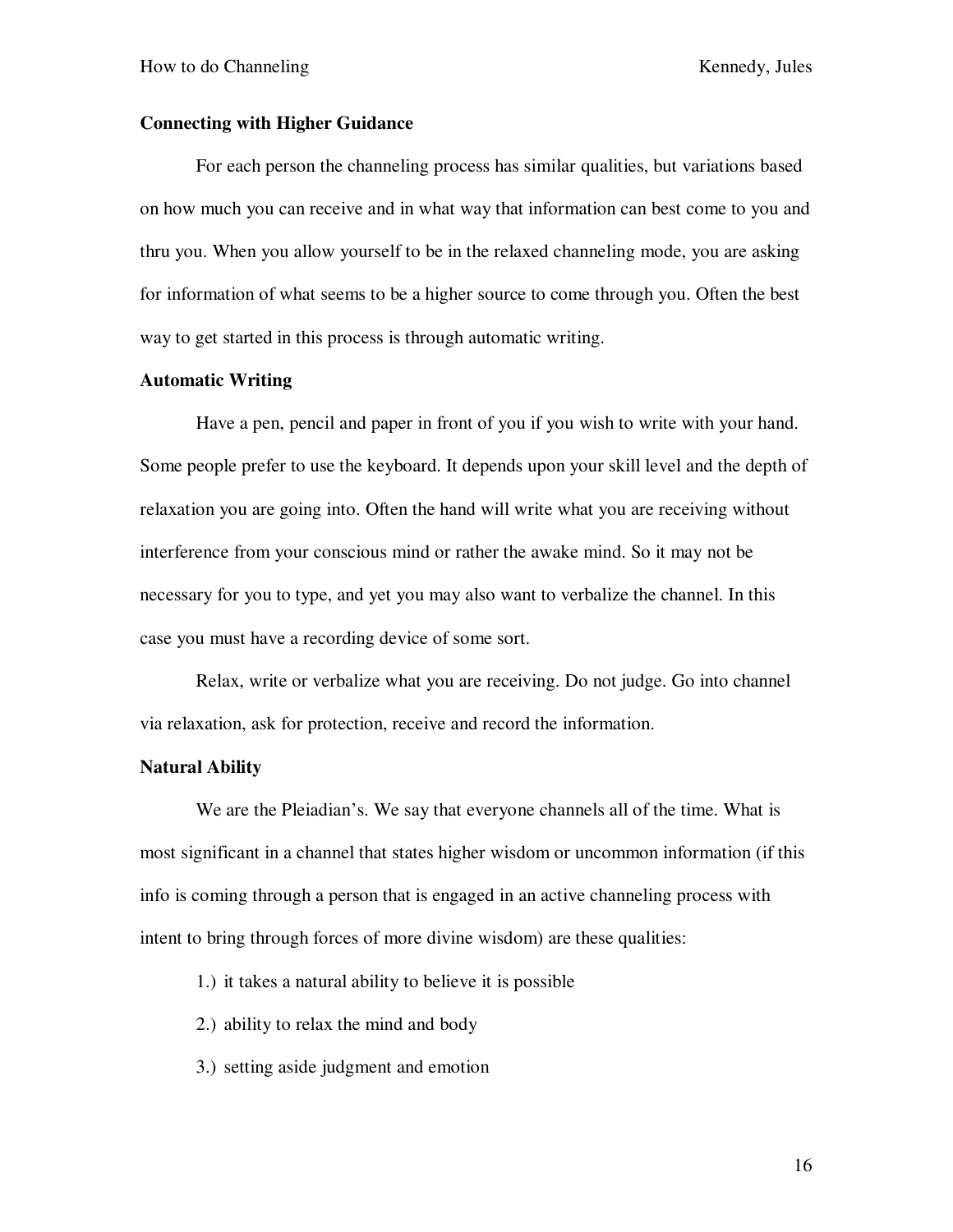4.) allowing this process to take hold

If this process of channeling in this method is to be a natural ability when it originates, it will seem placid, common and very acceptable. A person with natural ability just allows this to be. Beyond natural ability it takes discipline, a desire, intent, and most of all the willingness to have this proclivity. This type of activity is not for everyone. You all have natural ability for some things. Channeling is a process that can be developed, but there must be some natural ability to do it as we have discussed. Allowing the body to be an active part of this process, although very quiet when it is happening, the body is very actively involved.

The mind connection with higher frequency must also be present. Those who feel they are channeling when they are *doped* up may think differently when they are not under the influence. Sometimes this can be an accurate information channel, in the state of *dope*, but often the best channel is when the human channeling is straight and sober. That is an effort that good channels make as well. They do their best to keep the channel free of intoxicants while they channel. The mind and brain activity within a channeling session is altered from your normal waking state. Not every human being can get to this place. Let us also remember that in order to have constructive information the person channeling and or those that participate in reading, listening and using the information can attest to the validity of the information. Although some information may be about future occurrence, or things that the human consciousness in the awakened state is not aware of in the present, the info will seem relevant to a future time if it is accurate. That future time may be very distant. So it is a *gut* reaction (we use your slang), it is an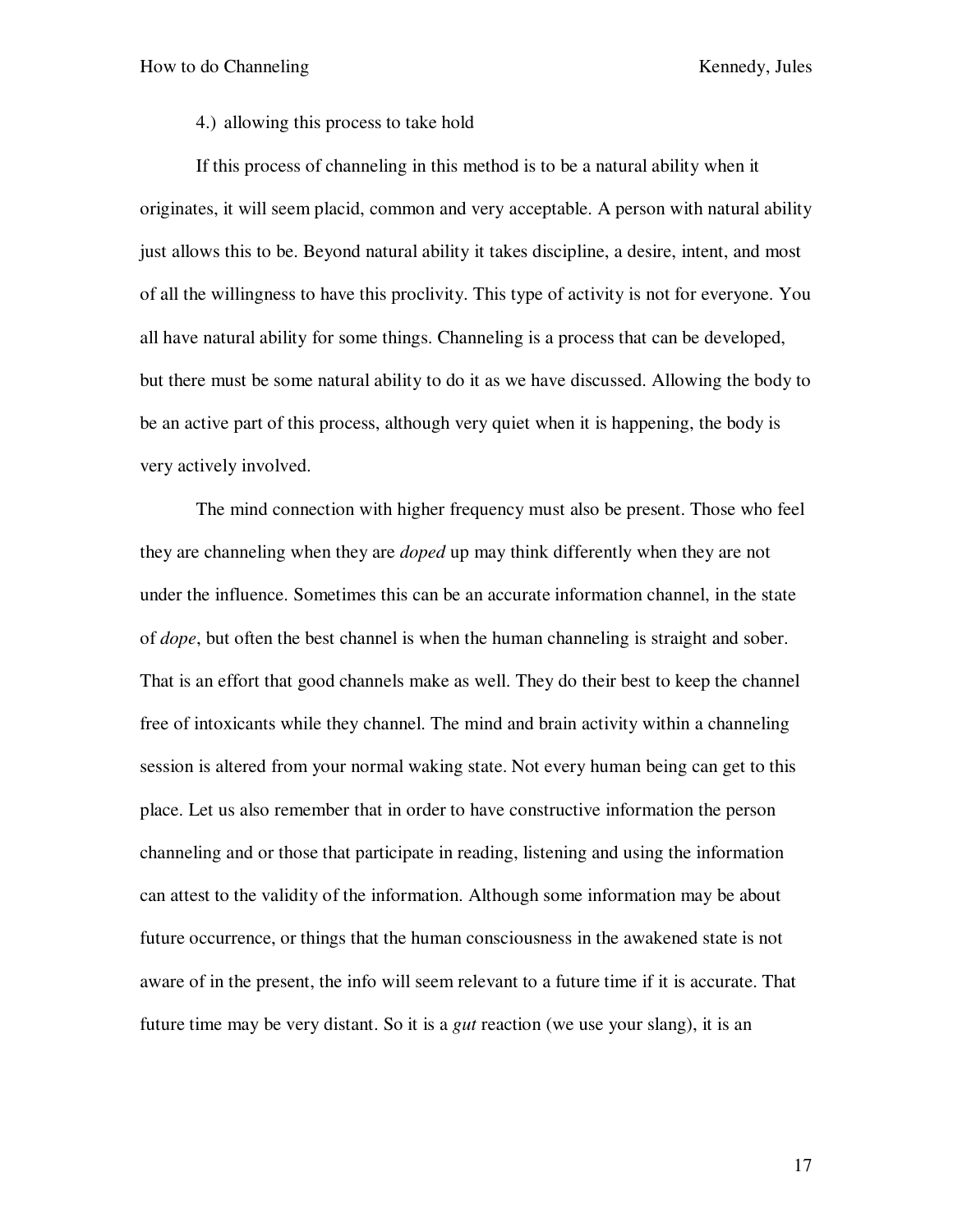intuitive reaction to the information as being correct in some way. This validates the channeled information. Having natural ability is usually a necessity for a good channel.

### **Verbalizing the Channel**

Vocalizing the channel is a step beyond automatic writing or typing. It usually can be more specific and work at a faster speed. Remember that the channel must have the ability to relax, allow and tap into what would seem to be higher frequency. In the altered state of relaxation the person channeling can receive information from what seems to be beyond the normal waking consciousness in human form. It just becomes rote for the channel. Verbalizing comes without effort at this point. It is just setting yourself in the background and allowing whatever you have intended to come through. It should be a natural feeling, a welcome feeling. If it is not, we say try again.

Yes, sometimes it is necessary to bring through information that is not the most light filled. But only for your understanding and protection do we give any of, what you might call negative feedback information. It is not our place to scare you. We want to share with you the pleasantries of light and joy your channel may bring through other entities or sources within the consciousness. If you are working through this process we are certain that your intention is for goodness and therefore your reception and information will be light filled. Verbalizing will come easily to those who are meant to do the work. If you feel you are meant to do the work and it isn't happening, give it more time and more practice to relax.

### **Feelings about Who/What You Are Channeling**

The feelings involved in channeling should be of a very pleasant nature. You should feel comfortable with the source of info coming through you. It should be happy.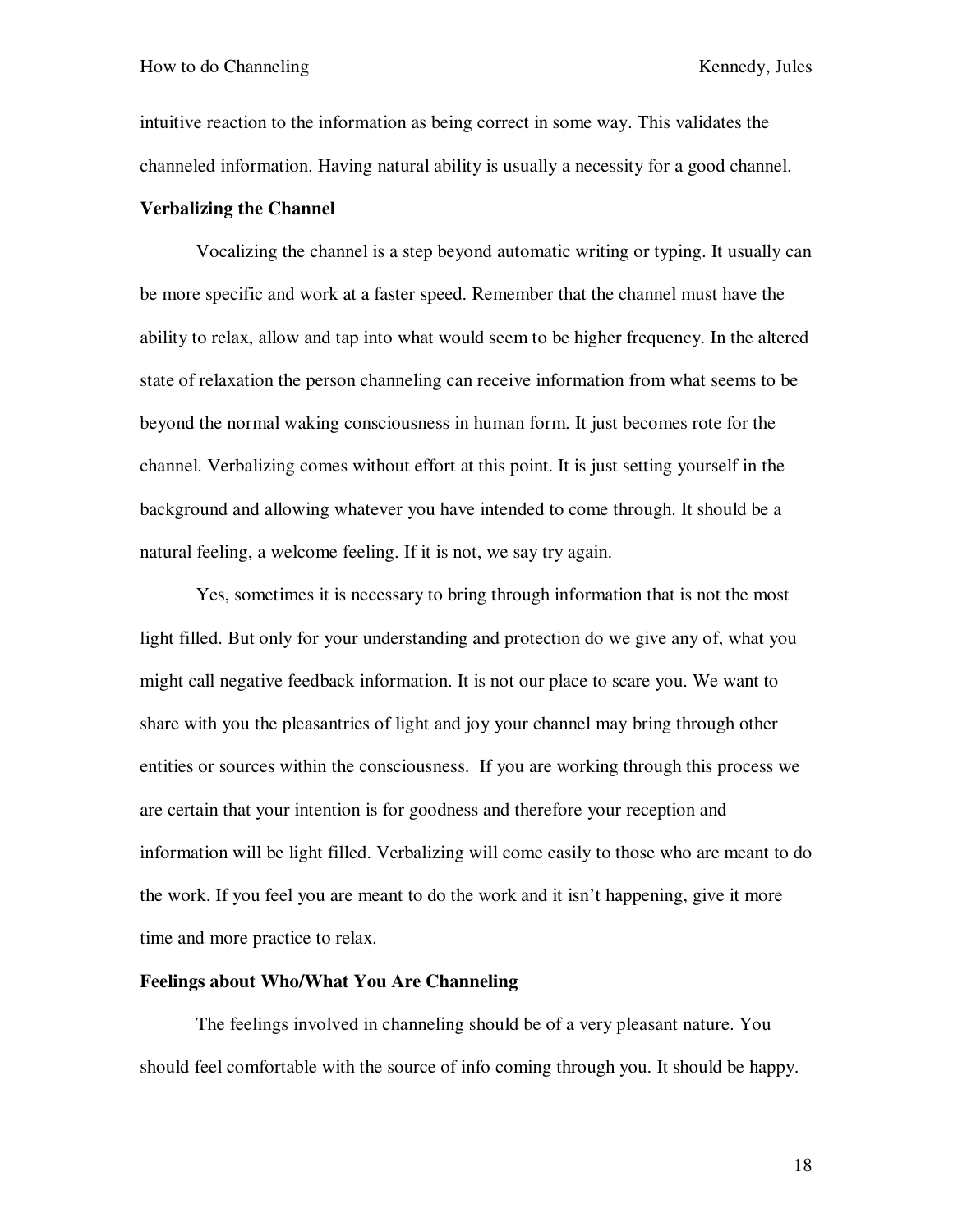It should energize your body and mind. It should take you away from your everyday stress. If it is causing you harm we suggest you stop, say a prayer, ask for light filled information. Ask for protection. Give it some time. Be good to your body, your mind and your soul. Watch for the programming of your personal being. Perhaps there is guilt. Perhaps there are personal thought forms that are creating a conflict within you. Work on those and then try again. Channeling is a process.

You can evolve quickly through this process but first you must evolve to a place where feels joyful and pleasant. You should be magnificently in love with the channeling process and the information source that comes to you through the channel. If this is not the case examine what you are doing. Perhaps it is not time for you to channel, but also it might require more relaxation on your part and clearing your filter. The filter is all of those parts of self that can become confused and congested. Work on psychic development, personality development before and during your process of channeling. In order to get to the higher states of being through the methods of channeling and evolvement spiritually, you must also do the deeper levels of work on the psyche, the psychological, the physical and emotional parts of you. If those are not clear you can still channel and the channel may be highly evolved but you won't feel good either during or after the channeling takes place. This is an indication to do more work on the self.

### **Being the Channel**

- f. trust
- g. allowing
- h. respect
- i. being the channel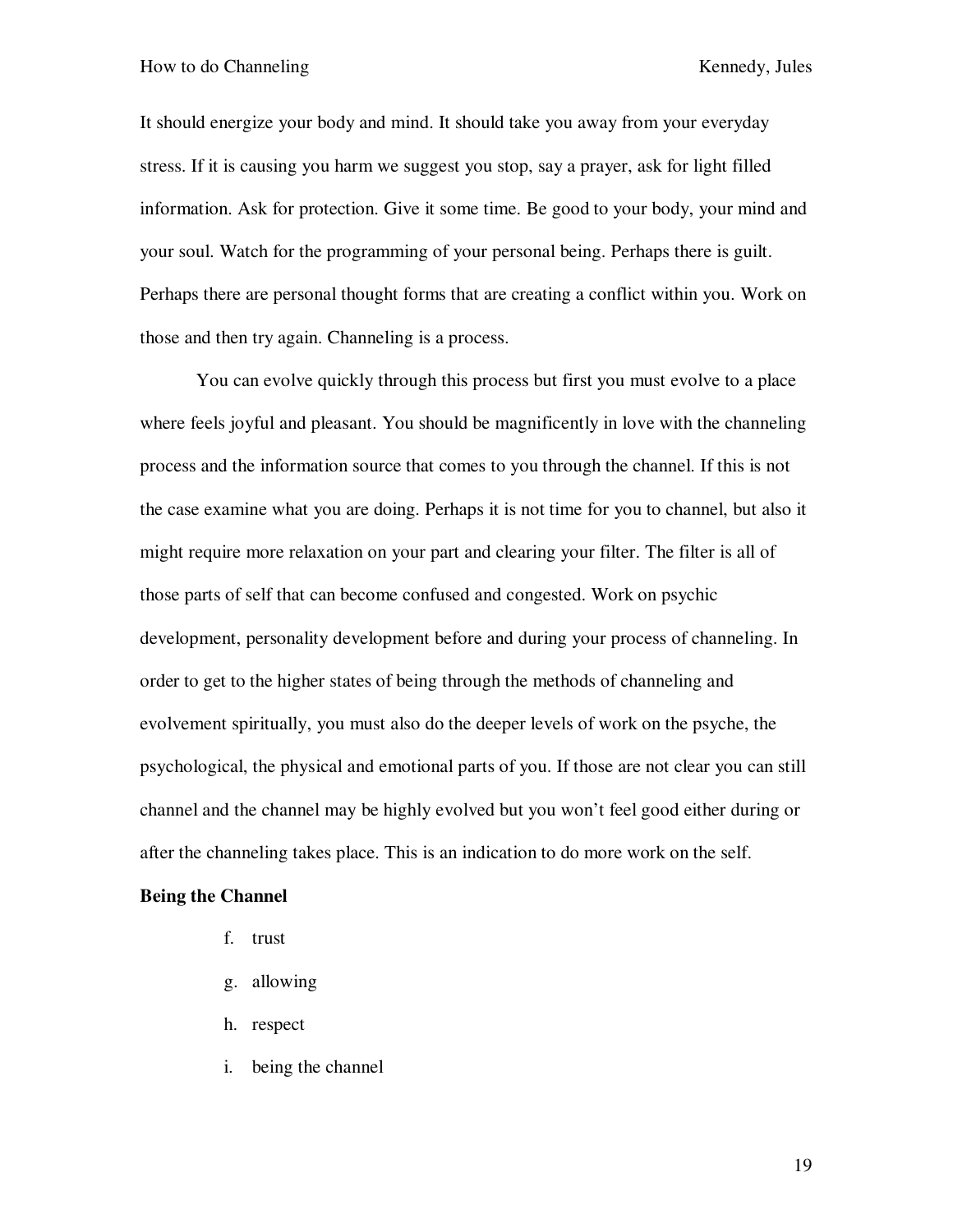- j. the process
- k. obtaining the deepest altered state

**Trust:** Being the channel requires many things. First you must trust yourself within this process. You must trust that what you are doing is for your own highest good and perhaps the highest good for others. You must trust that what you channel is for this highest purpose. And you must trust the source of info coming through. We give you labels in order for you to separate different forms of information and yet there are light beings and multi-dimensional beings that have a way of communicating with human beings through this process of channeling that you very much can trust.

You must be very much in touch with your trust indicator. For each person it may be different but we say that refinement of the intuition and psychic development is crucial at high levels of channeling. Also development of the personality and the physical emotional soul filled human is important. You will know what to trust and what not to trust once you refine your intuition. You will have a sixth sense about the information and source you are in contact with. There must be a trust between you and that source. Ask the sources that you channel to also help protect you in these channeling moments and in your everyday life. That is what we are here to do. We want you to be able to receive our message so we help you in your daily walk. Remember this and learn to trust.

**Allowing:** Also, the allowing piece is very important. Allow different aspects of the info to come through and different sensations for various sources. If you are channeling just one source you will know what to allow and what not to allow.

At times, you could be channeling through an unclear filter, or fatigue or you might be channeling a new source. Allow the process to *be* without fear or judgment until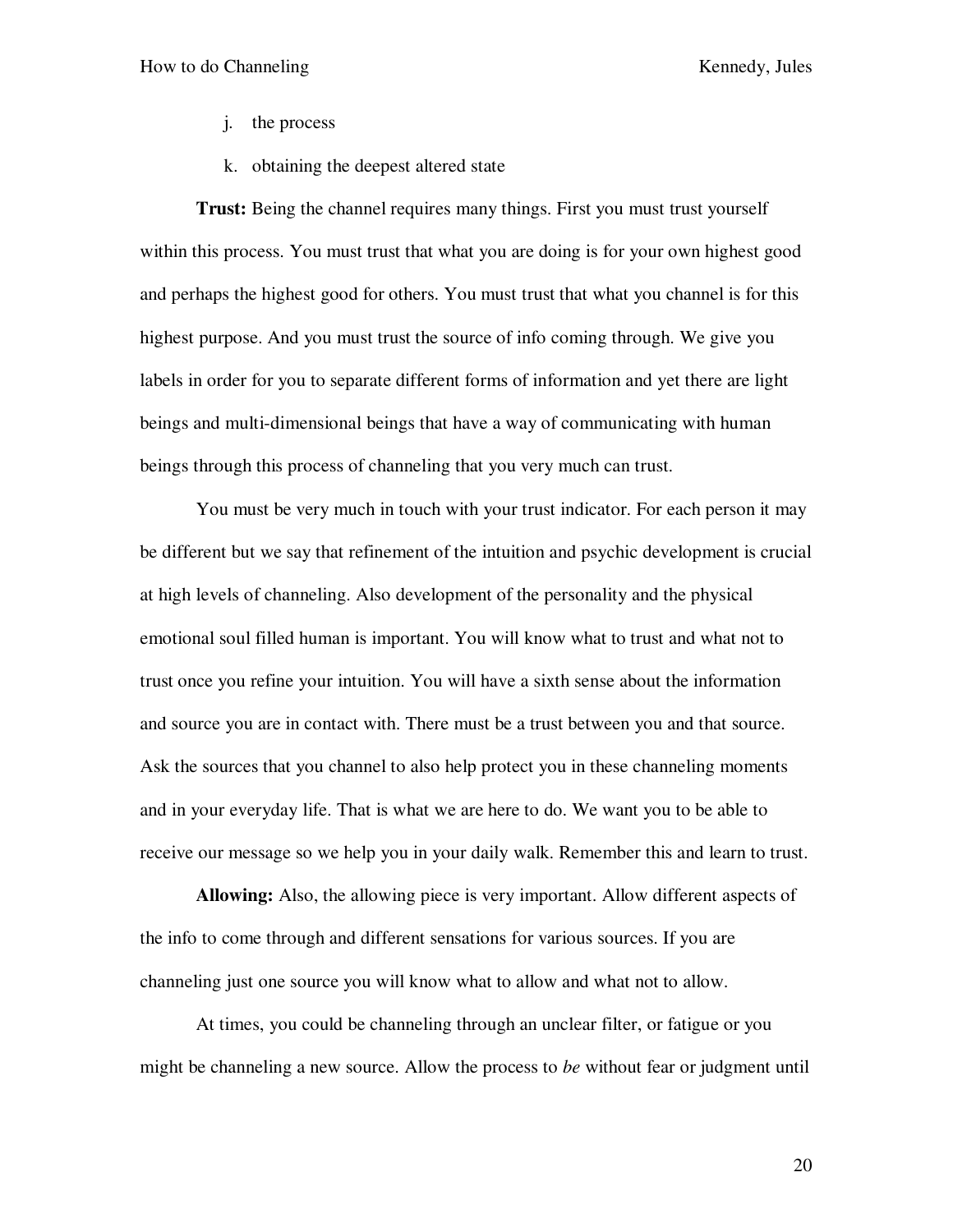you can determine what your choice might be with that particular channel. Do not shut out the sources automatically unless your intuition is clearly telling you not to allow. The stronger you become in the light, and at this point we say that light work is essential, you will allow information to come in and you will just present it, transcribe it.

You will also allow those receiving to interpret that information from within them. You can give your interpretation personally of course. You are the one brining through the information and will definitely have a much clearer perspective on the information. We encourage you to give your interpretation but also allow others to utilize the information as they indeed interpret it. But know that when someone is receiving the information that you've channeled they too are in some way asking our representation in their lives to be there as they interpret and utilize it.

We are multi-faceted and will help many. You do not need hundreds of thousands of channels on your planet. You need only a few good ones; meaning that a few would come from this source, a few from that source, maybe a few multi-sourced channels- totaling perhaps about 1000 to 3000 on the entire planet. We cannot work with many more than that.

There are degrees of channeling as well. Healing energy definitely can be channeled. Laborers can channel their physical strength and abilities. We are speaking here only of this type of verbalized, higher consciousness channeling like we give you now. You don't need hundreds of thousands of those. The information would get too confused and constricted. Not everyone is meant to channel in this way. If you are doing so, allow the process to be what it is, when it is the perfect way. If it is not happening for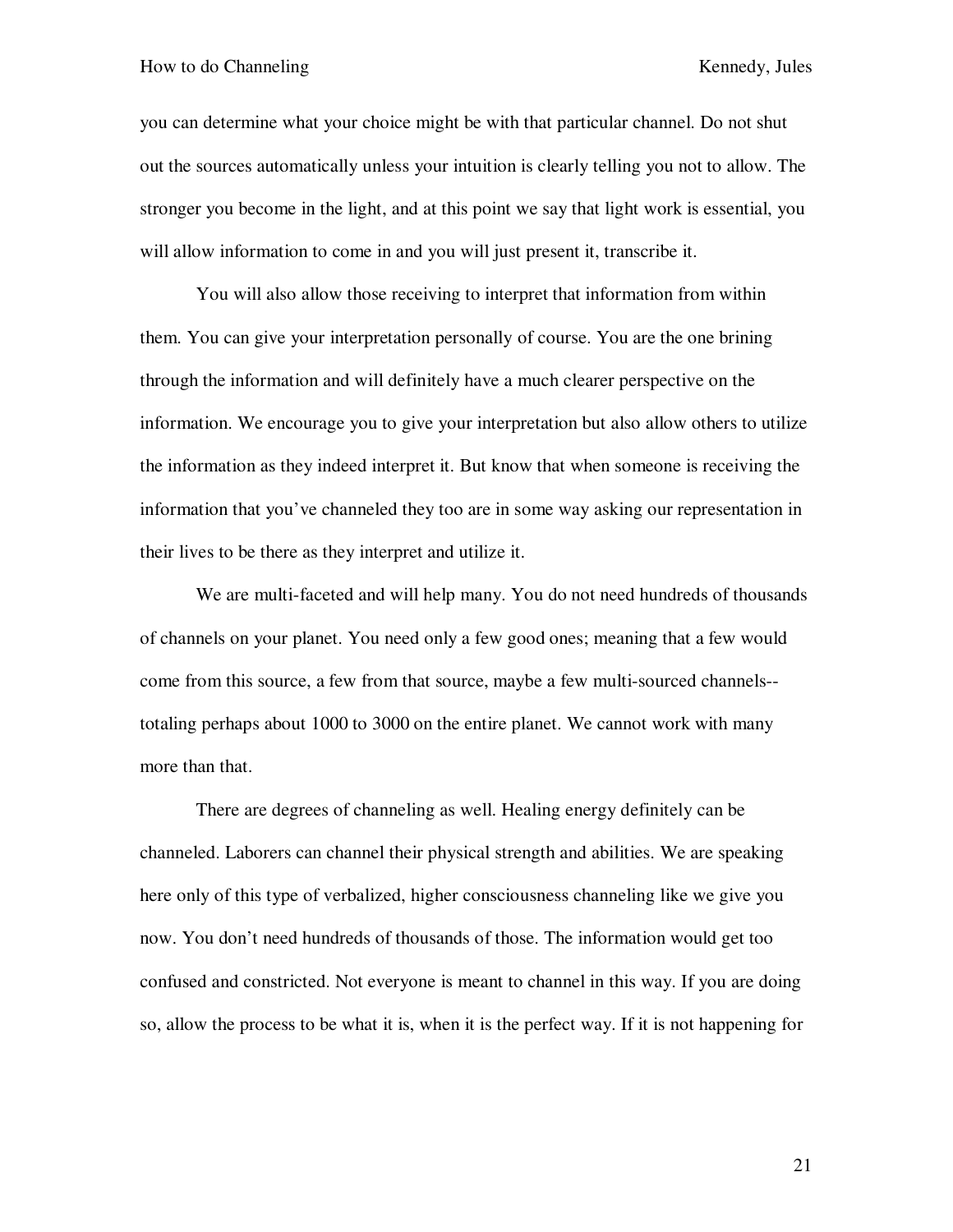you don't give up but examine: are you really meant to do this work? If you feel that it is right for you, then perhaps you need to allow more space for it.

Also allow yourself to explore other means of channeling. Great musicians have channeled the most beautiful music. Artists have channeled their paintings. Writers channel their characters. School children channel their mathematics. There are all types of higher connections. Explore that and allow.

**Respect:** Once you have allowed you must accept the respect that we in the other realms of existence are giving you and this information we have for you. The respect is extreme. It is total. We know that you do the work for many people. The respect on our end is here and you may ask for what you need. The respect of your patrons also must be present. Sometimes human beings squander information. They absorb and absorb and let it go not to follow the info. They too must have respect.

 You have currency as form of exchange on your planet and we demand that in order to show respect your experience as channel you respect yourself and the information coming through. You can charge a fee. We want you to have enough comfort so that you can do more of this work. If you are a novice you may get respect by having a few people in the room interested in what the channel presents. There are many forms of respect. We also ask you to respect yourself in being the channel. Respect yourself at higher levels without ego. That respect will begin to glow outward, attracting more to your energy. So we tell you to respect your energy levels and your own privacy. Respect is very important in a multi-level sort of way. We respect you. You respect us. You respect yourself. You respect your patrons. Your patrons respect you as the channel.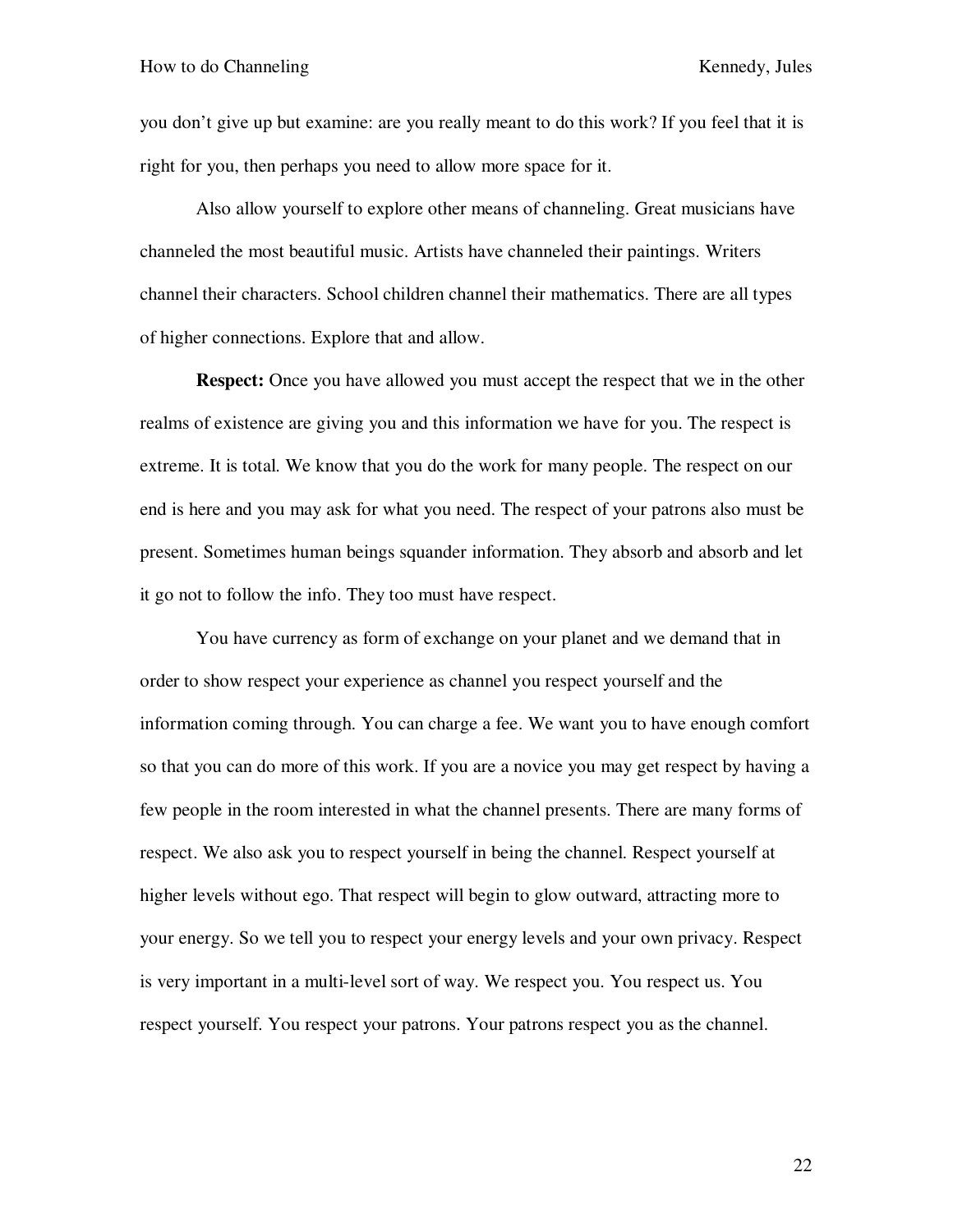**Being the channel:** does require a responsibility to self and some to others, but also to the information coming through. We realize that living the human life has its challenges especially in this day. It must be very difficult to be human and be a channel for higher message. We respect that. We know that being the channel requires a selfless, altruistic state of being. You must be prepared to become the channel because sometimes it does not shut down. If you are required for a mission, a world purpose, a lifework of being a channel, then not every moment is an opportune moment to channel. But you must set aside time and space and devotion to being the channel.

**The Process:** We have talked a lot about process. How do I get to the channeling space? How do I do the channeling? How do I present the channeling? What are the qualities needed to be the channel and so forth? There are deeper and deeper levels of channel and soon information will not be interpreted analytically like you are doing now. It will be interpreted intuitively and empathically. Although you will read the information or listen to the channel speak you will not need to know every word of the information. It will just become a part of you. There is so much we have to teach. We are proud and respectful of those that want to assist in this teaching. They are rewarded greatly in their altered life. We know the devotion it takes as a human being to allow this process and we thank you with sincerity.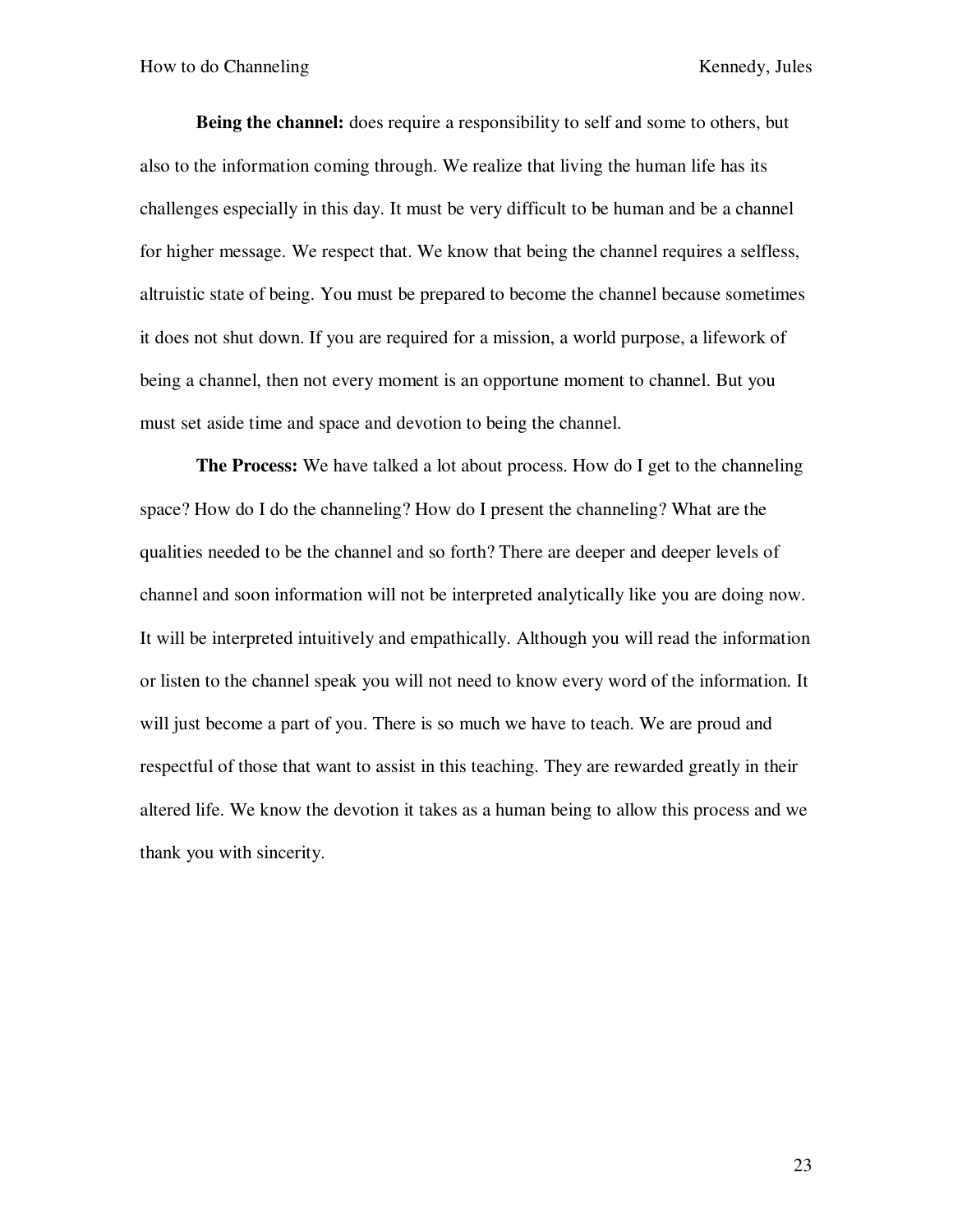## **How To Do Channeling**

## **Part Three: Deeper Levels of Process and Channeling**

- 5.) The Day to Day after channeling
	- a. psychic development
	- b. restraining/eliminating judgment
	- c. studies specific to the topic or genre of the channel
	- d. flexing the psychic muscle-practice makes more perfect
	- e. inner reflection, outer observation
	- f. ethics of a channel
	- g. channeling higher self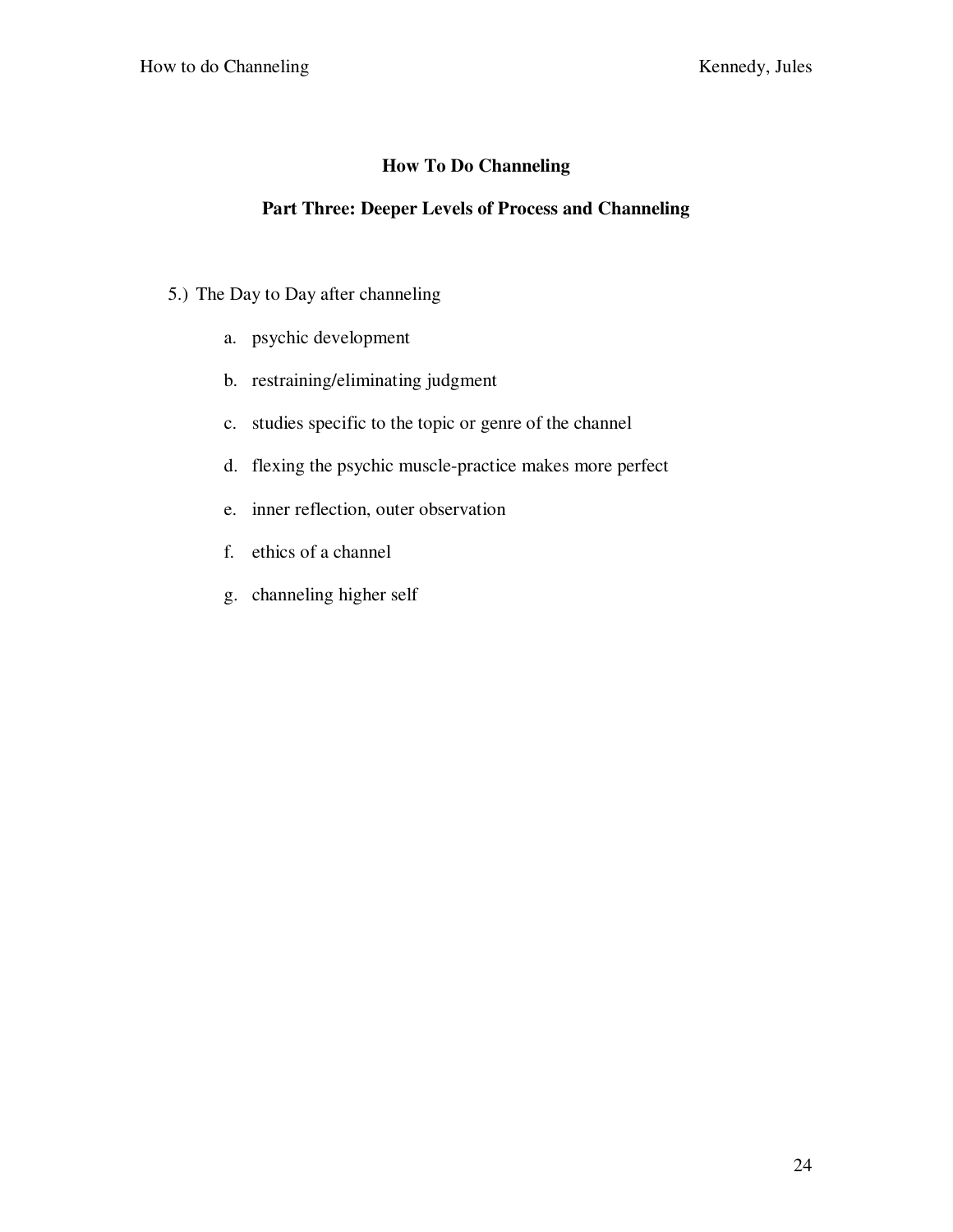### **Psychic Development:**

Everyone has the ability to perceive psychic information. Hence, everyone is psychic…at least "a little bit." In order to make good use of psychic information and learn how to interpret it a person must become aware of everything around them and the subtle energies underneath the obvious.

Psychic energy is that field in consciousness that allows for the interpretation of all information coming from all dimensions, realms and places beyond the physical, third dimension. We live in a Universe that has many dimensions other than what we can see, touch, and feel. The tangible, third dimensional perception is a very small part of what exists in consciousness total. For instance, everyone has felt attraction toward another person. We all feel love. How do we interpret love or the feelings associated with it other than to consult the psychic realms of interpretation? The psychic is "beyond" that which we can reasonably explain through scientific proof or logic. Psychic energy is the "way" that we can interpret the subtle realms of experience, those layers of existence that are there but are possibly not perceptible within the physical senses. Psychic energy then, you might say, is the glue, which holds everything in place in our consciousness as humans. It has been likened to the soul, but it is the energy of the soul that ties one thread of consciousness to another.

If we can understand how to interpret those threads, the links within consciousness, then we can build our knowledge base to surpass what we already know.

Begin to look at everything in your world as having a more complete knowledge base. Rather than looking at another person as just a person, begin to see the complexity of human nature. We are built with a physical body, a range of emotional responses,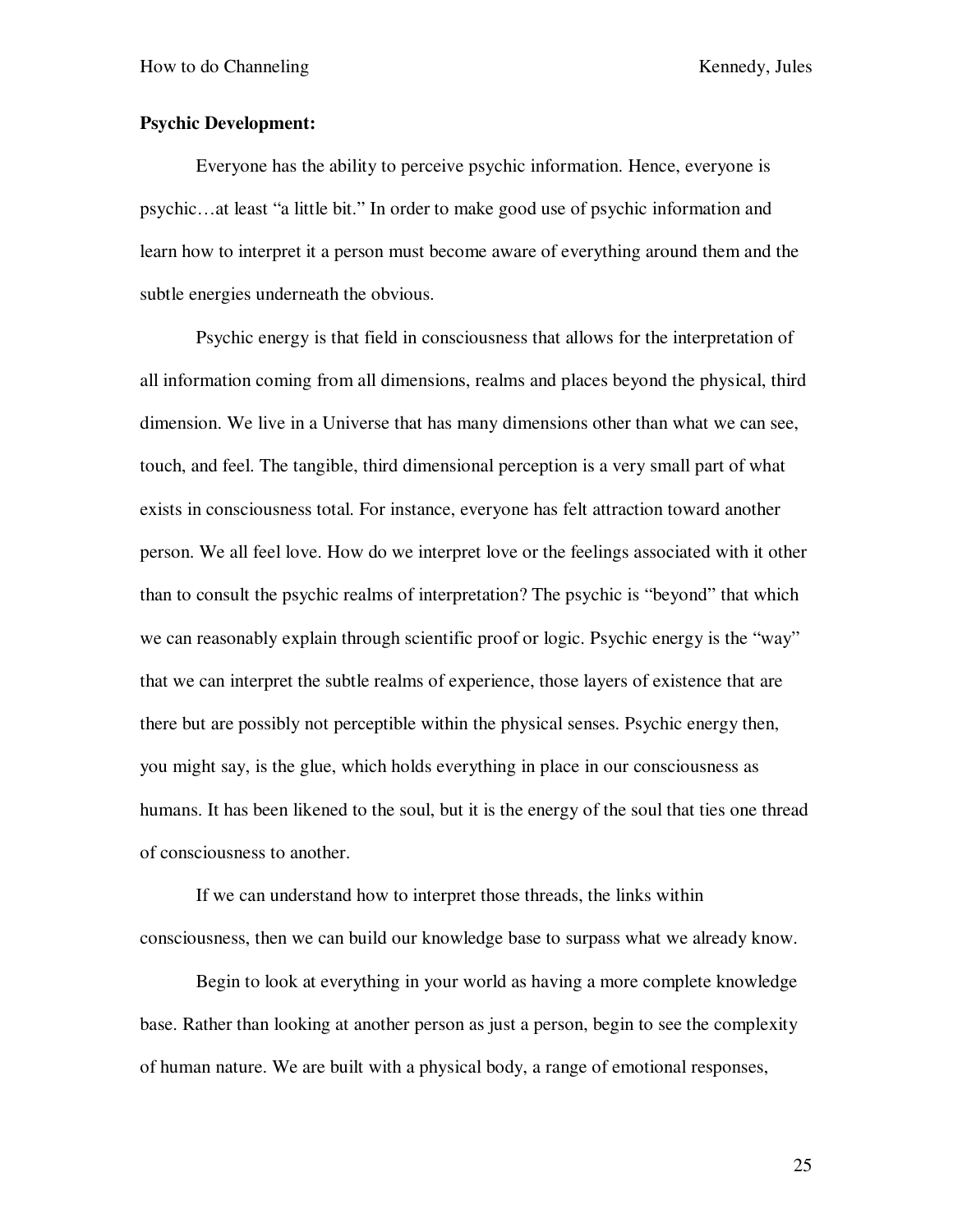feelings, thoughts, actions, an ego, a psyche, a soul and so much more. It would be unfair to assess a person just by the way he looks or by what he says. When we discover the intricacies that make up the human complex and our Universe, we are rich with compassion and understanding. Since the psychic level does not always structure itself in exact language as we do in human form, we must become adept at recognizing symbols and sensations.

Once we are aware of these signs and deeper symbolic presences, then comes the challenge of interpreting what that information might mean to us here in these human bodies, in our world. Learning to be psychically perceptive takes work. A person must be constantly in touch with the soul levels of being in order to accurately receive and interpret the subtle information.

It is recommended that you, as a devoted student to your psychic development and channeling, meditate daily. Any form of quiet time where you access information coming from higher mind is appropriate. It is not difficult but requires commitment, and that may be difficult. No one can do this part of the journey for you. The mind must learn how to slow down and read incoming information. Once you train your mind to be patient and look at all sides of reality, your awareness will become astute. You will see things or perceive effects within situations that you have never noticed before. Operating from these levels of knowledge truly asserts the power of the mind to create, interpret incoming information accurately and will help your channeling flourish effortlessly.

### **Restraining/Eliminating Judgment**

It's important to eliminate or restrain judgment at least while you are channeling, so that you do not prevent information coming through. It helps if you begin to notice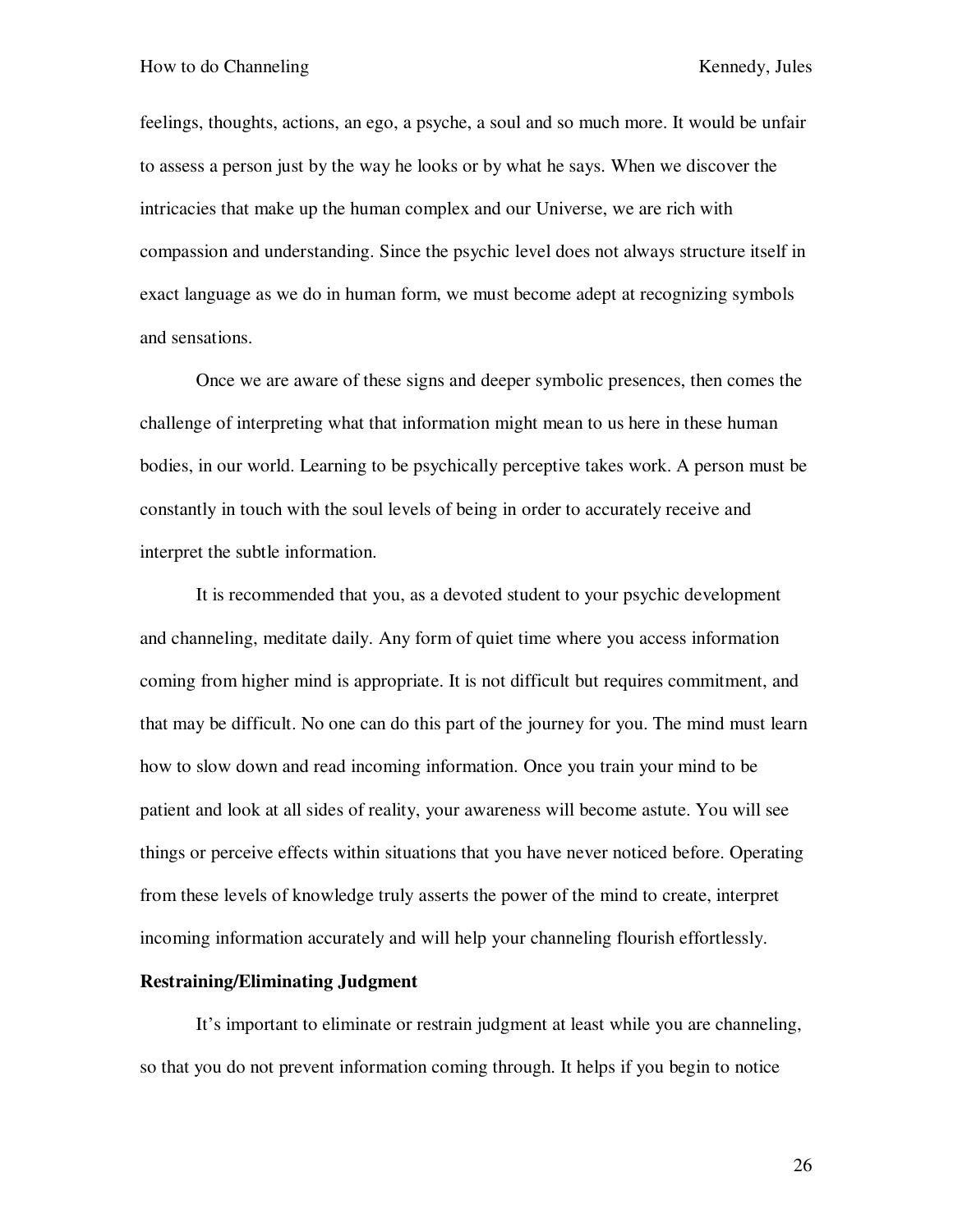#### How to do Channeling Theorem 2012 September 2013 Network Engineering Kennedy, Jules

improper judgment within your everyday waking consciousness. What thoughts do you have that judge others, situations, the planet at large, yourself, and/or the universal beings that you channel? Take a look, as often as possible, at what you judge. Now, your judgment may be appropriate in certain situations. We can go on at length about the process of delineating and deciphering what is proper judgment for you to hold as protection for yourself or in protecting a child, the planet and so forth.

Some judgments may not be particularly helpful with which to get involved. Judgment is a good thing when used appropriately. It is up to your mind to decide what it judges and up to the heart to determine which of these judgmental thoughts are really appropriate. It may be a waste of time to judge certain things especially when you enter the channeling process, asking for protection and only that which will be helpful to come through. Eliminate the judgment in those moments and let the information come through so that you do not inhibit in any way.

You may find yourself questioning afterwards that which you have channeled and that is fine. You can make the determination later. Before you go into channel, eliminate judgment. If you have asked for protection and you believe in the divinity of all life, then your channeling will be as pure as possible. Remember to keep the filter clean when you are channeling; meaning that your intention is to channel helpful, highest info. This will keep the filter between that which you channel and yourself open and clean to allow the most perfect information to come through. Judgment can muddy that filter.

So in the event of channel do your best to keep judgment away and allow the channel to come through as it needs to. The resistance should be minimal to that which you channel. If you feel something coming thru that makes you feel squeamish, then it is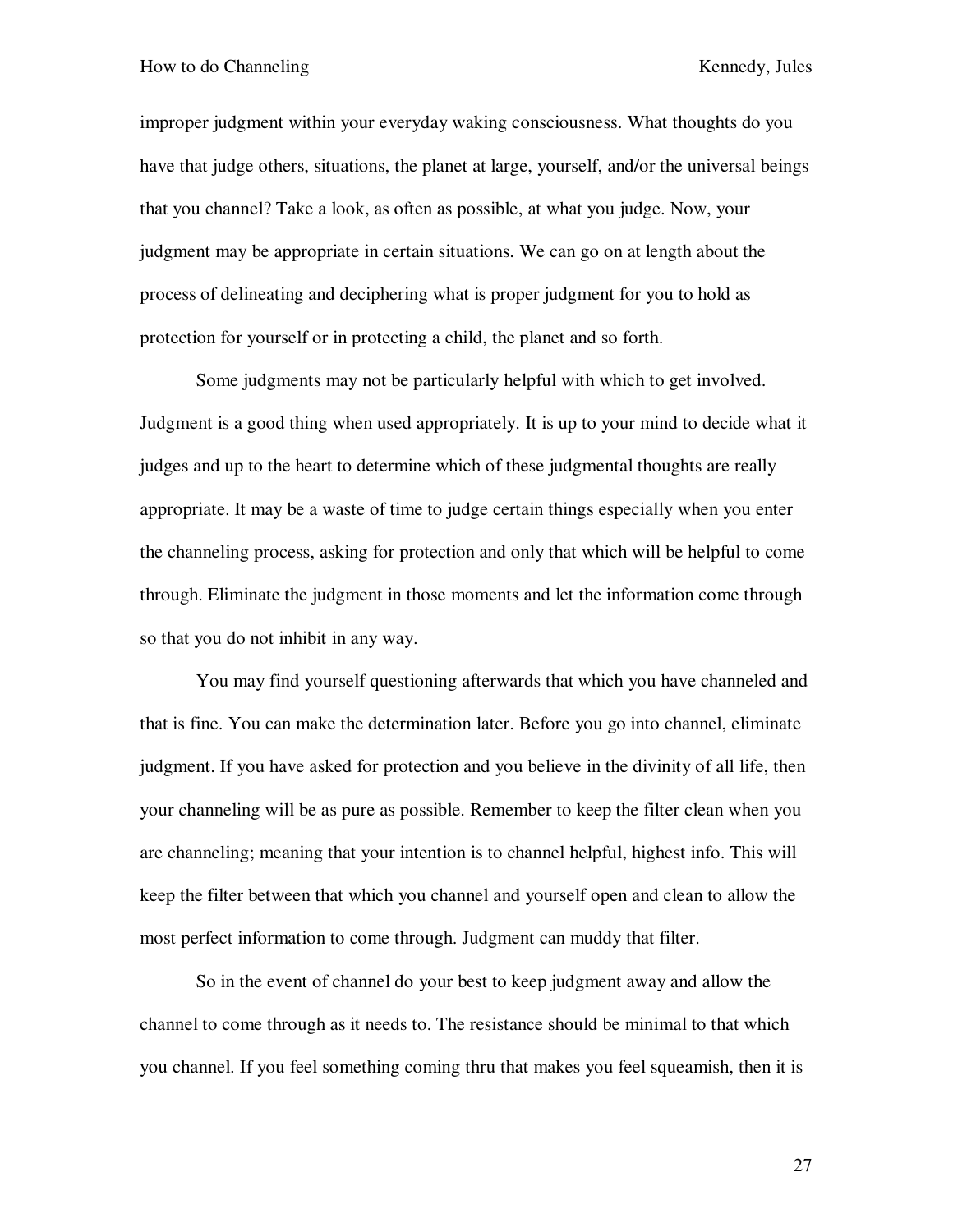not the appropriate time perhaps to channel that particular energy. It may come through at a later time, but a lot of this has to do with your progression as an accepting human being of realms beyond the self.

Our channel (Jules) has had experiences of bringing through energies that were not pleasant before and after the channel. She did it to help another human and it did, but it was hard on her physical, mental, and emotional well-being. She has been practicing and doing this work for a long time. Thus she understands the dynamics of what she is doing and why. It is not necessary for a novice or experienced channel to take on information, or entities that do not feel right. It is not your responsibility. You can also ask your personal guides, your guardians and those closest to you (your self guides) to allow the space for information to pleasantly come through. Information is simply that…information.

Energy is energy but it can constrict in your body if your body is not willing to take it through. We cannot ask anyone to do anything that does not feel right. We ask you to be very intuitive in your future when you channel and in your daily walk. This way you will learn to discern what is right for you and what is not, allowing judgment to back away when channeling and trusting the process. So Be It.

### **Free Flow Channeling or Studies Specific to the Genre of the Channel:**

When you begin channeling, you will have personal questions or interests. Channeling in modified form can address these issues because being in the altered state, accessing information removes you from the analytical part of mind function that can get in the way of seeing clearly.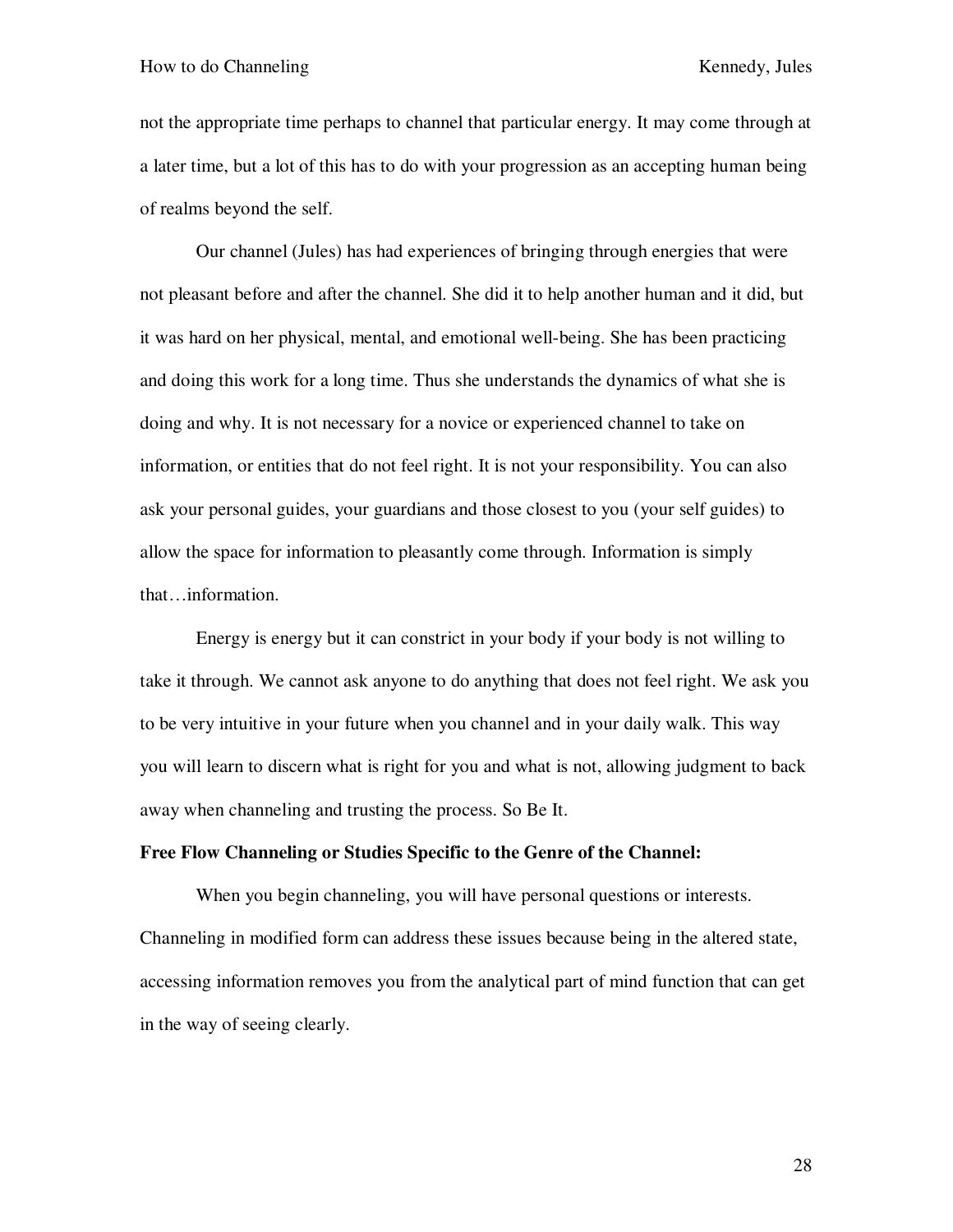The information that you channel will probably come in as (or become like) the higher areas of interest that you have in your everyday work or studies. If you are a teacher of technology studies, it may seem odd that a channeled piece come through on angels and how they operate in the world, but somewhere you have the capacity to understand this information even on lower levels of thinking in 3-D. You will find that although a channeling may start out to be related to your specific field or genre of interest, it can switch to other topics when the timing is right.

It is fun to open up to anything that comes, especially when you are channeling for another person or a group. Interesting information comes through when there are no set structures of subject matter to discuss. Free form channeling is the highest possible information at any given time, depending also on the skill of the channel and possibly the mood of the group. Any topic can be asked, but not all channels are meant to answer all questions.

#### **Flexing the Psychic Muscle**

As a channel or anyone doing work with intuition or psychic clairvoyance it is important to allow the channel to operate in practice mode. For those who channel, much of that ability is gifted to the person, or to the soul within the person. Albeit there could be blocks; there could be challenges set up during the child development stages due to dysfunction within the surroundings. It is important to at least test the waters everyday.

Test yourself via automatic writing, vocalizing and recording, observations during each day. As you develop your channel you will also need to develop your understanding of this work by doing psychic development, light and frequency work. These things will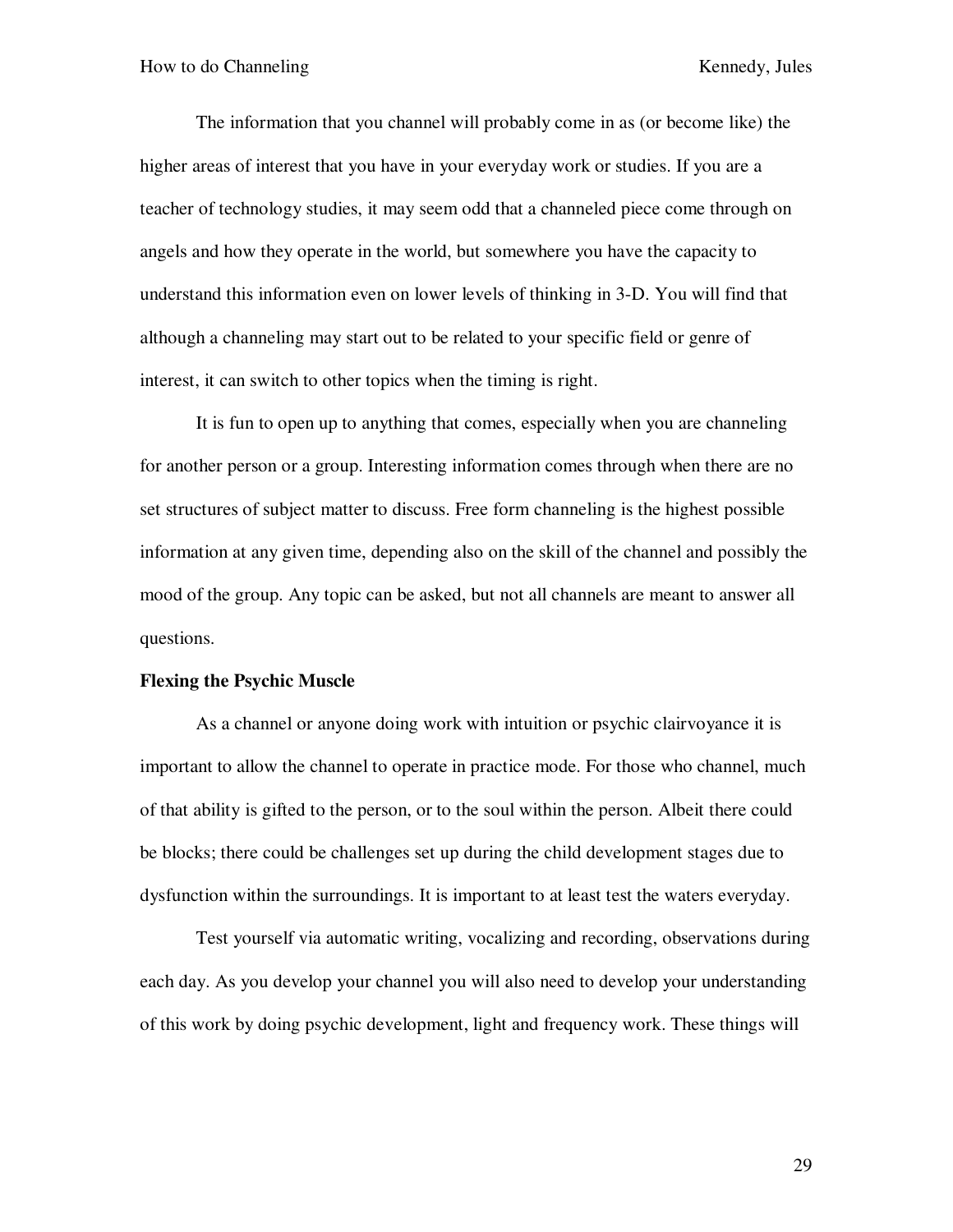help you to perfect the channel and keep that filter between the sources that you channel and your own physical and mental (lower selves) clear.

### **Inner Reflection, Outer Observation**

Begin to notice things that happen around you. Are they symptomatic of an unclean filter or simply a byproduct of the light you are shining, and creating changes within the shadow?

Channeling is something people do everyday. You channel from higher self and beyond. Intuition is a product of soul knowledge, human lifetime knowledge and the higher self that is guiding you. Some people say they have guardian angels and that is exactly what that higher self piece is. You may have outside sources in consciousness that watch over you on either side, above or around. And they too can funnel information to you in your daily walk thru your intuition and higher self. But when you put yourself in an altered state and you intend to channel, you will begin to notice changes with the way that you function; the way that you believe the way that you see things, perception, and the way that you feel things.

You will begin to know how to eliminate panic, anxiety, worry, guilt, shame. As you continue to channel and ask for healing it will become so. You will begin to heal. Ask the darkness to lighten and show you what's in that shadow. This is flexing the psych muscle, the ability to see beyond and interpret it in the light.

There are many layers to consciousness that we will not explain here, but daily practice and observation within yourself in your environment--in your daily world and also begin to sense the outer realms that are observable from your current placement.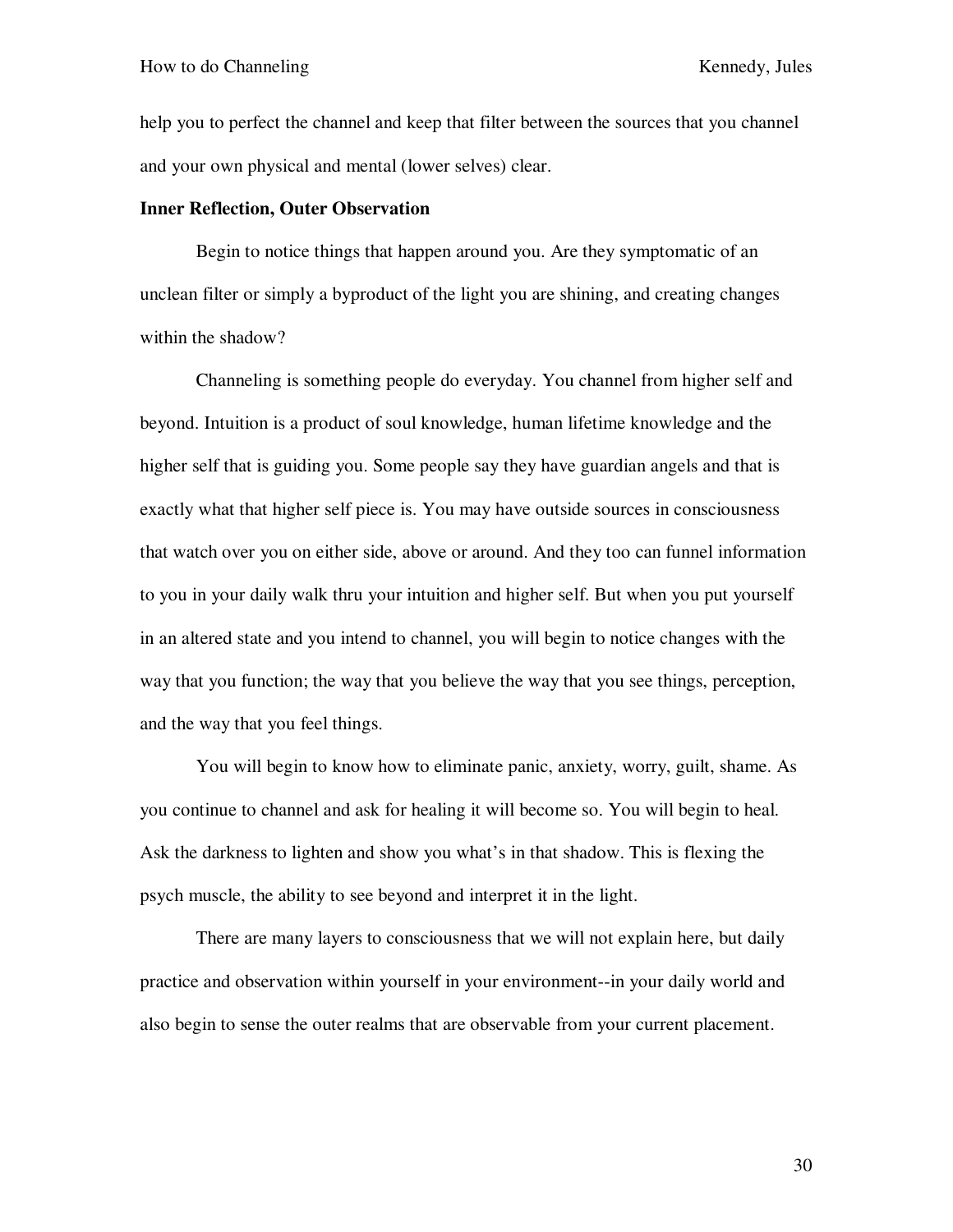They will help you navigate your walk between daily activity and the altered state of channeling. You can do both efficiently if you give time and practice to the channel.

## **Ethics of a Channel:**

Let us now address your ethics. The ethics of a channel are also important. Are you willing to take a look within to evolve yourself to the highest light and responsibility for that light possible? If you are willing and you actively accept, then your ethics will purify. You may begin to notice that things you once never paid attention to are now bothering you or coming up for you to examine. You may begin to eliminate people, circumstance, and places from your life that do not feel loving or do not feel ethical. Your ethics will become light filled. The way that you express your ethics in the world will become pure. You will attract those people that want to know this purity. And you will probably repel those that are not choosing purity at this time.

 Ethics do vary among individuals and groups. One person may not think it appropriate to steal from another whereas the person stealing may not have an ethical stance on that activity. And then who are we to judge that activity for them. If you stay focused on yourself, the connection to the divine and your personal work, then your ethics will become cleaner. If you are channeling, are following the set intentions to be a good channel and you provide information for the highest good for all concerned, then your ethics are purifying, becoming very clean.

 You are becoming very clean as a person with a soul in your body. Your light will shine and others will react to that light. Your magnetism will pull in those who want that light and repel those that are afraid of that light or are not ethically wanted. It is not for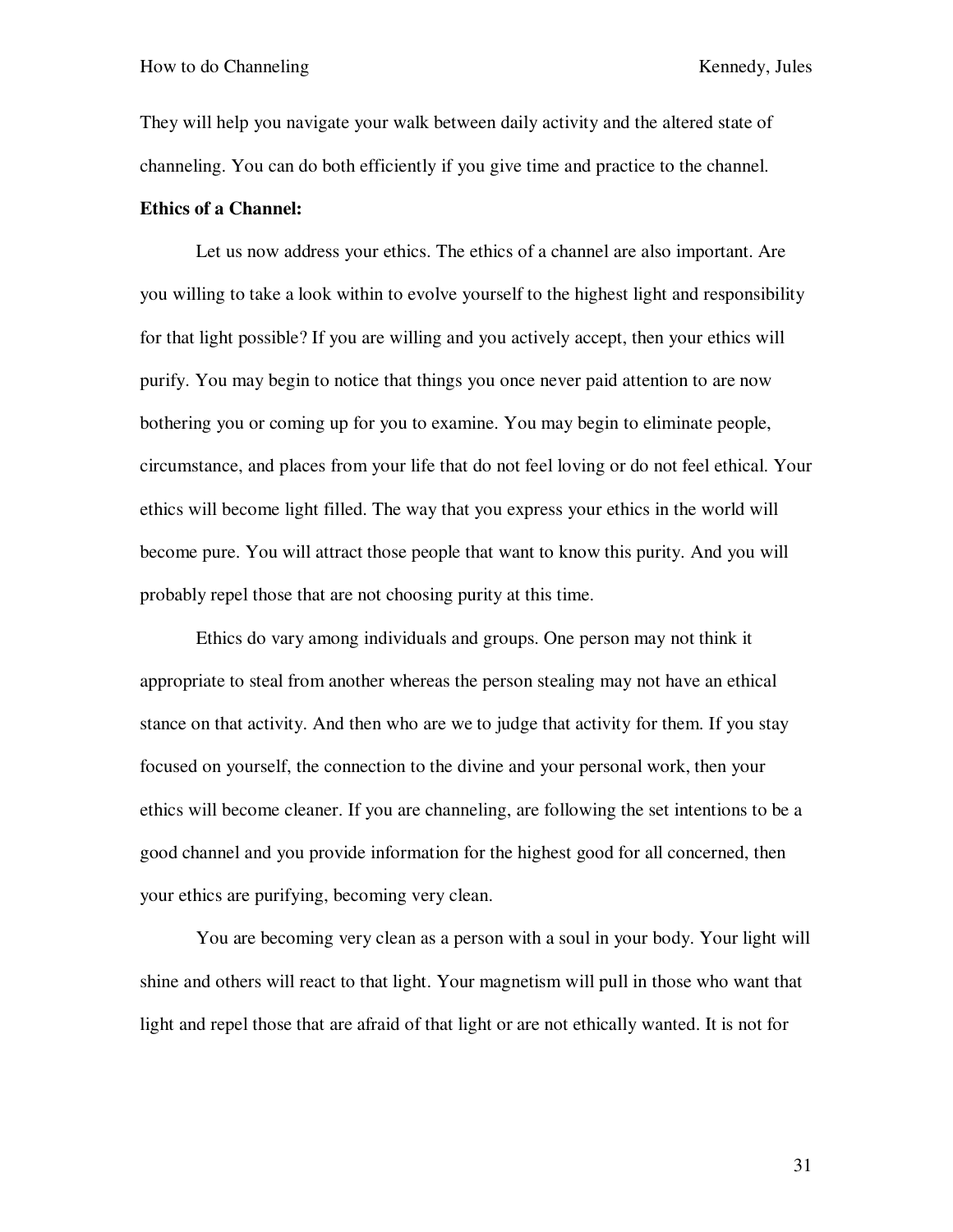the channel to judge. It is for the channel to receive and accept that which is ethically clean. But at times what appears to be muddied or dirty is actually very pure.

## **Channeling Higher Self:**

The higher self is that aspect of you that seems just beyond reach. It is accessible when you are quiet, in meditation with no distractions. It will give you a more balanced and organized set of directions than when you are frantic.

The higher self suggestions may also come when you are first awakening from slumber or right before you fall asleep. These messages, although not exactly from linear mind activity (during beta) may come to you as intuitive hunches or in the form of an inner voice or thought. These ideas or thoughts may be a bit surprising, but yet feel right, not unlike a gut feeling or reaction. Over time you will learn to trust these messages.

Channeling higher beings and entities in consciousness is a topic of discussion that will be followed up on in part four of this article: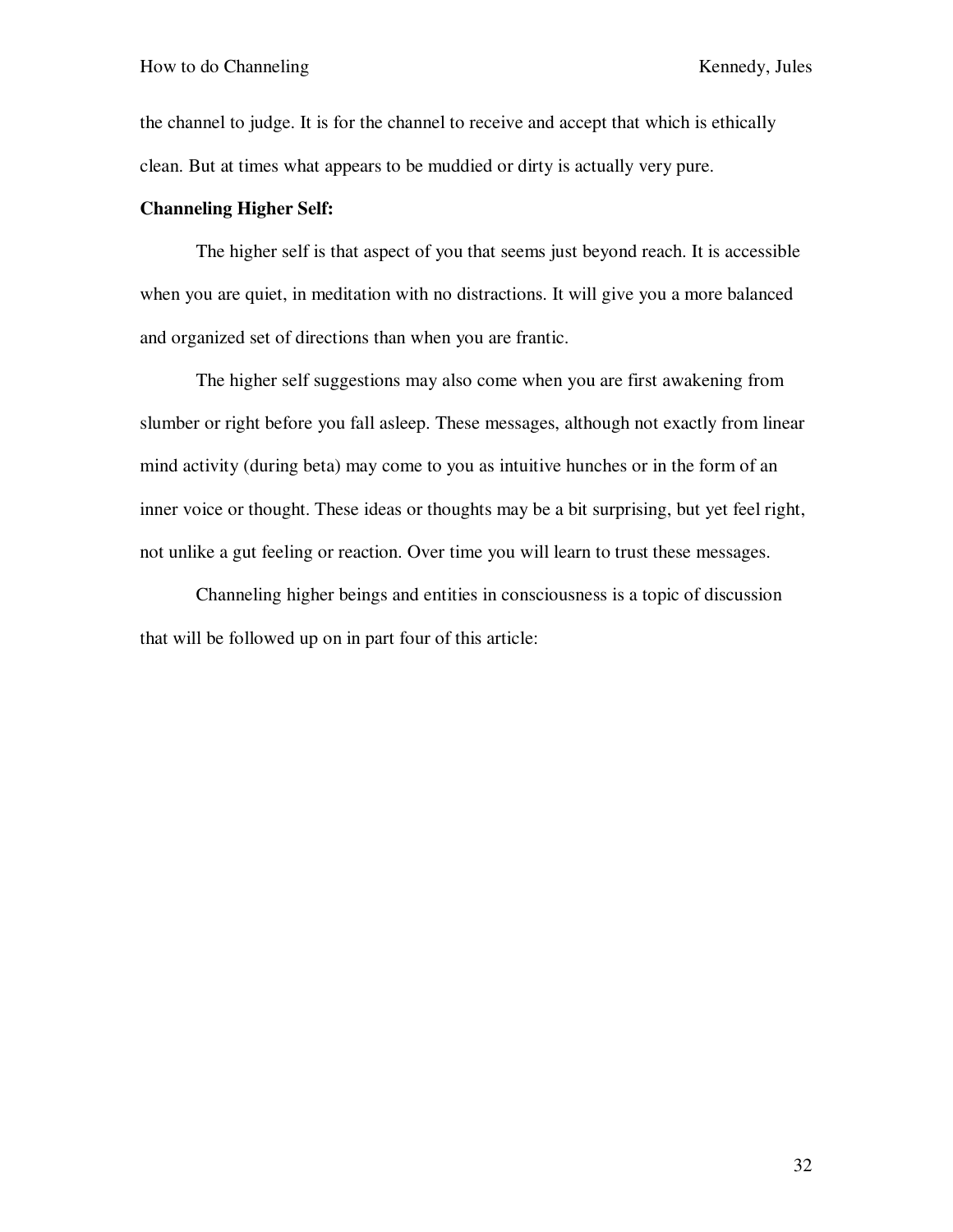## **How to Do Channeling: Part Four**

## **The Skilled Channel, Higher Levels of Channeling**

- 6.) Upper Levels of Channeling
	- a. use of divination tools
	- b. other consciousness beyond higher self
	- c. way out in consciousness-farther removed
	- d. sources that Jules channels
	- e. famous channels throughout time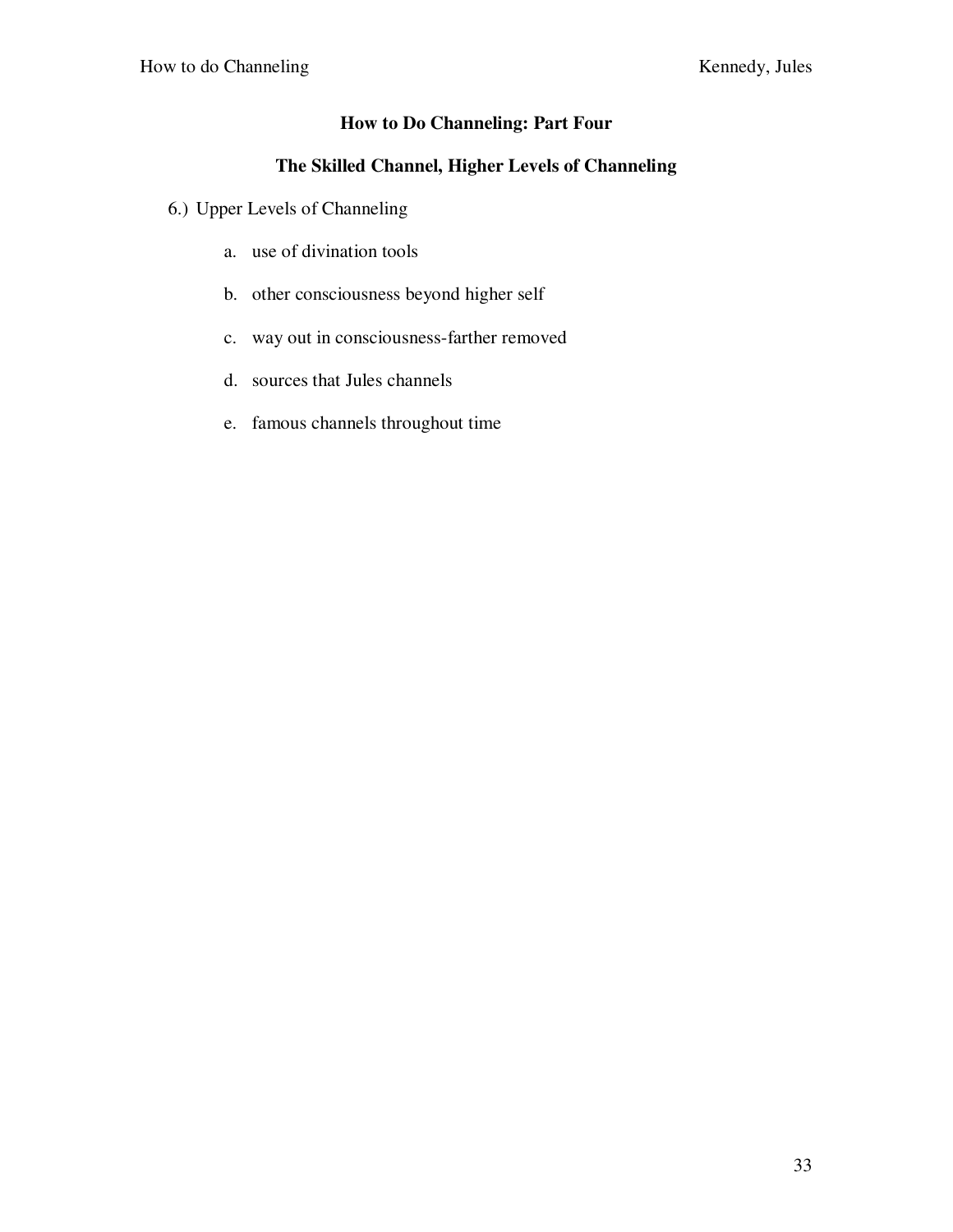## **Use of Divination Tools**

Divination is the procedure of foretelling the future or of revealing hidden truth by means of occult practices often with the use of divining devices such as runes, cards, coins, sticks, speaking boards, crystal balls or by means of human mediums or channels. Divination works intimately with perception by intuition. To foretell the future one must first of all be prone to intuition or a sixth sense and have the open mindedness to relate to the objects used in divining or reading that future. Many spiritual practices use a form of divination to help in the search to higher truth.

Each divination device is simply a tool to assist the spiritual seeker. The divination tool is not the god and should not be worshiped as such. It is the secretary that records truth. When you use a system of divination you can research more deeply into issues that are going on in your life. You can understand circumstance before it happens. This helps you to more effectively live life because you can circumvent problems and embellish opportunities before they occur. For instance if your divining tool keeps hinting at the possibility of impending danger whenever you ask about a certain incident, then you are warned to perhaps avoid the incident, smooth out the path before you get there, or go into the experience with full awareness of what could possibly happen. The divination form that you have chosen may even give you solutions to problems and tell you what to do in preparation. It will also direct you to your highest truth so that danger will never again be a possibility.

Belief is what makes any form of divination work. You must believe in the mystery of the device that you are using. Imagination becomes the key when working with any form of divination. Imagine something long enough and it become reality.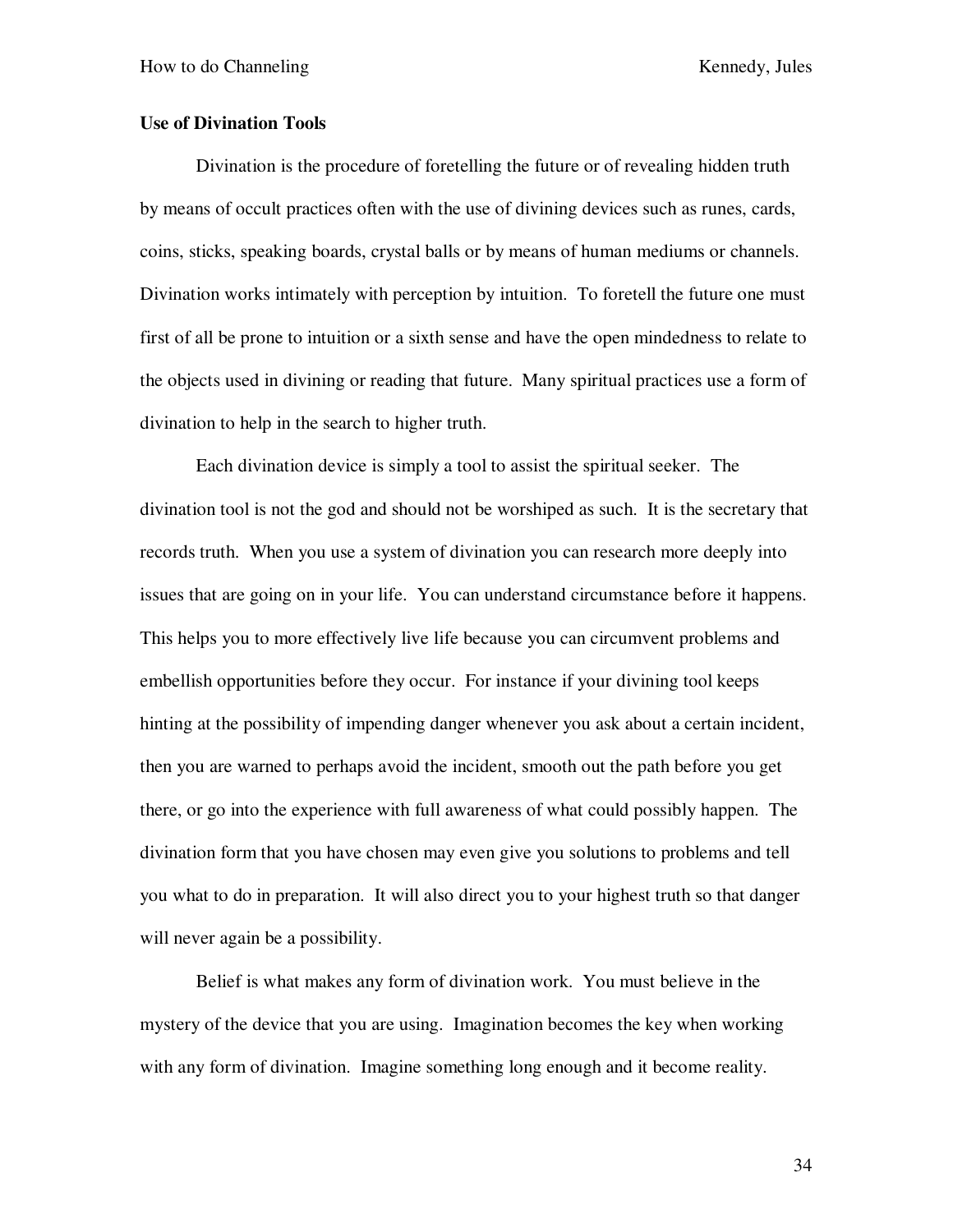There are plenty of factors working with belief however, so manifestation can be altered between the time of intellectual invention and the actual creation of the imagined circumstance. This means that you give a belief power if you concentrate enough on it and thus work it into material form in your life. Any type of divination can help you empower the good things and bring disempowerment to the not so good things in life. Here is a great article that lists many and most of the types of Divination Tools:

## http://www.paganspath.com/meta/divinationtools.htm

Utilizing divination tools can help a channel better understand what has been channeled and life itself. When things become complicated pulling a tarot card or divining with a pendulum can help shift the energy and make things more visible to the inner eye.

### **Channeling Higher Sources Beyond Higher Self**

You probably recognize by now when there is a higher self message coming through the channel. Most of those messages are personal to you, and others around you that are mainly in your life. Those messages from higher self will help you navigate your day to day.

When you begin to ask for information from the highest placements in consciousness do so with ease, allow your body to relax, getting yourself to a place of quiet and peace. These messages will come through at times when you are able to accept whatever might be there. So it is a deeper state of relaxation that your body will be in, your mind will be focused on the relaxation and the channel will come through. Ask with intention to receive the highest info in the light of protection. You are being protected. Your channel will open up with each level of practice. This does take practice. The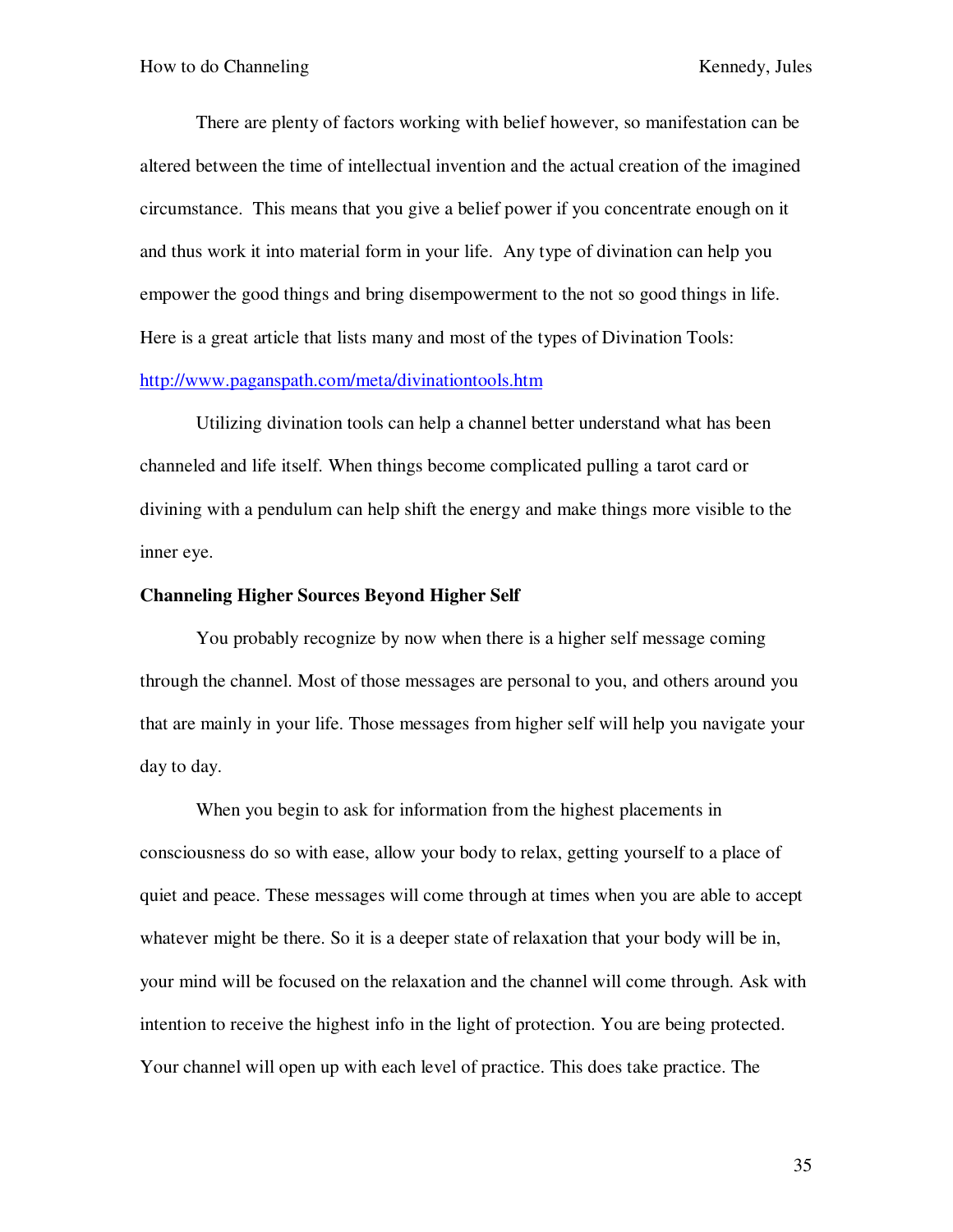higher sources that we speak of are simply places in cons that everyone would have access to if they were in this place of dedication, devotion and relaxation. Not everyone can channel, in every lifetime, this placement in consciousness with these messages. It is not for everyone.

Souls come into the body and cloak themselves with different layers of density, be it mind, body, emotion. And if you are asking to channel, serious about it and practice your altered states of reception, you will begin to receive information that will evolve over time with more practice and non-judgmental reception. The sources that you channel may be varied or all may come from one significant source within consciousness. Usually these sources are given a label, a name so that they can be identified in human consciousness. But it is all part of one energy. Everything is comprised from one energy.

We will give you a list of sources from which our channel receives messages. You as a channel may receive messages from other sources dependent on your vibrational output and how it matches the vibrational input of the sources coming through. Your vibration must be able to match the vibration of the source so that it can come through in a way that you can interpret the message. In channel you are simply interpreting the message that is given to you as a vibrational thought. In channel you are not yet interpreting the content itself, or the meaning of the content. But at a human level of mind and mental capacity depending upon where you are at evolutionarily you will interpret the message given to suit the inner perceptions and belief structure. We encourage you to work on self. That is very important. We encourage you to walk your talk as a channel. You will begin to lighten the cloak that your body sits in and have clarity within the channel. You might have access to one source or several. That is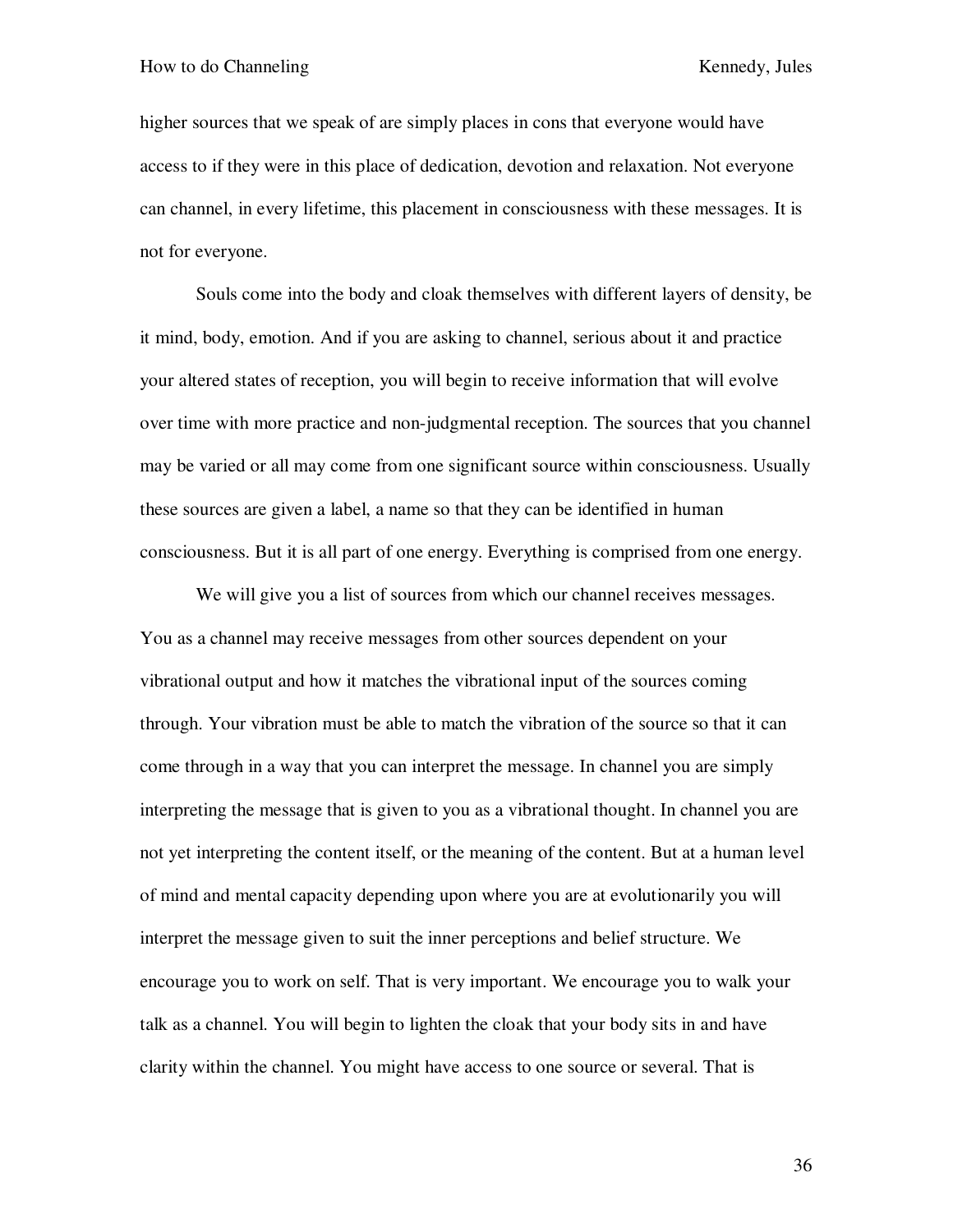between you as the channel, your connection to higher self and the higher self connection to Source. So be it.

As you deepen your ability to go deeper into the altered state of consciousness the experience will bring you to the highest placement within consciousness, so that you can channel sources beyond self.

Consciousness is what the soul is saturated within. The soul can pick up consciousness from any placement and if the human channel is in tune with all vibrations it can bring through any message from any source. So as you practice your altered state, as you relax your body your mind your life you will be able to see how it will be for you to bring in various sources of information. It is important to relax the body, mind and life. If you live within a chaotic environment in your life it may not be possible for you to bring yourself to a quiet state of higher reception. Yet again depending upon your personal and soul abilities you may. It is all relative to the individual.

Most often if you have sincere intent to channel and you give it practice and time, and a relaxed effort, you will bring through multiple sources. Those sources could come through one source connected to your higher self, to you. The amount of sources that you seem to channel is not important. It is important that the info coming through feels right to you. The altered state of consciousness, the deeper you go, the more beneficial it is to your whole being regardless of whether you ask to channel or not. Sit quietly. Intend light around you and ask that you channel.

#### **Way Out in Consciousness-farther removed**

### **Channeling At the Far Reaches of Your Own Consciousness**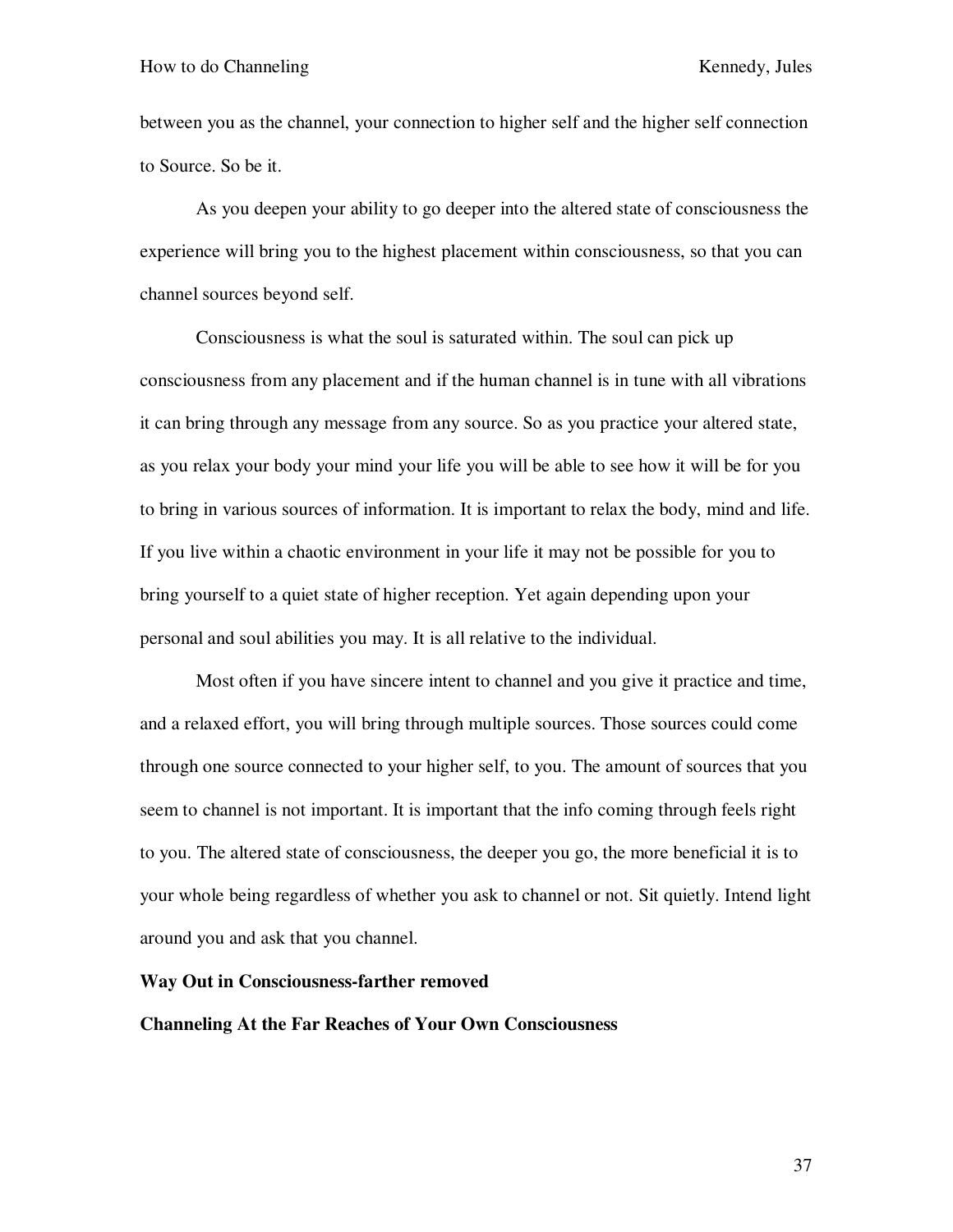This is why we encourage you to expand your consciousness, meaning basically to intensify your ability to meditate, go deep within, and also your ability to receive. Sometimes a transmission from out in cons, way out will seem garbled and not intelligible when received. We say receive it anyway, document it anyway continue with the channel and perhaps in your next session ask for clarification on the previous info. Going out to the far reaches of your own cons will help you push the envelope further, and the more receptive you are the info will become intangible but feasible in that your human mechanism is opening to work at very extreme places in cons. The info does not need to be necessarily coherent in the moment, but sit with it and in your future we would suggest that you will understand what you have documented. The key to far out is deepening your meditative ability and the ability to go into a deep altered state and practice receiving whatever may come through. So be it.

#### **Sources that Jules Channels**

#### **My Experience as a Channel, and the Sources I Channel**

Channeled data often has transformative effects upon the reader. Words are the energetic formations of soul symbols recognizable to the intellect, felt by the heart and actualized into experience by the human body. Personally, I now explore the communication coming to me from perceived outside sources as simply an expanded state of consciousness that I have chosen to view as being outside of my present Self.

When I began channeling, my guides gave very basic information. They would give me advice about my personal life, i.e. which book to read, which person to call. They would even lead me to places (through visualization or by physical sensation) I'd never been in order that I could interpret the energy. These guides seemed outside of me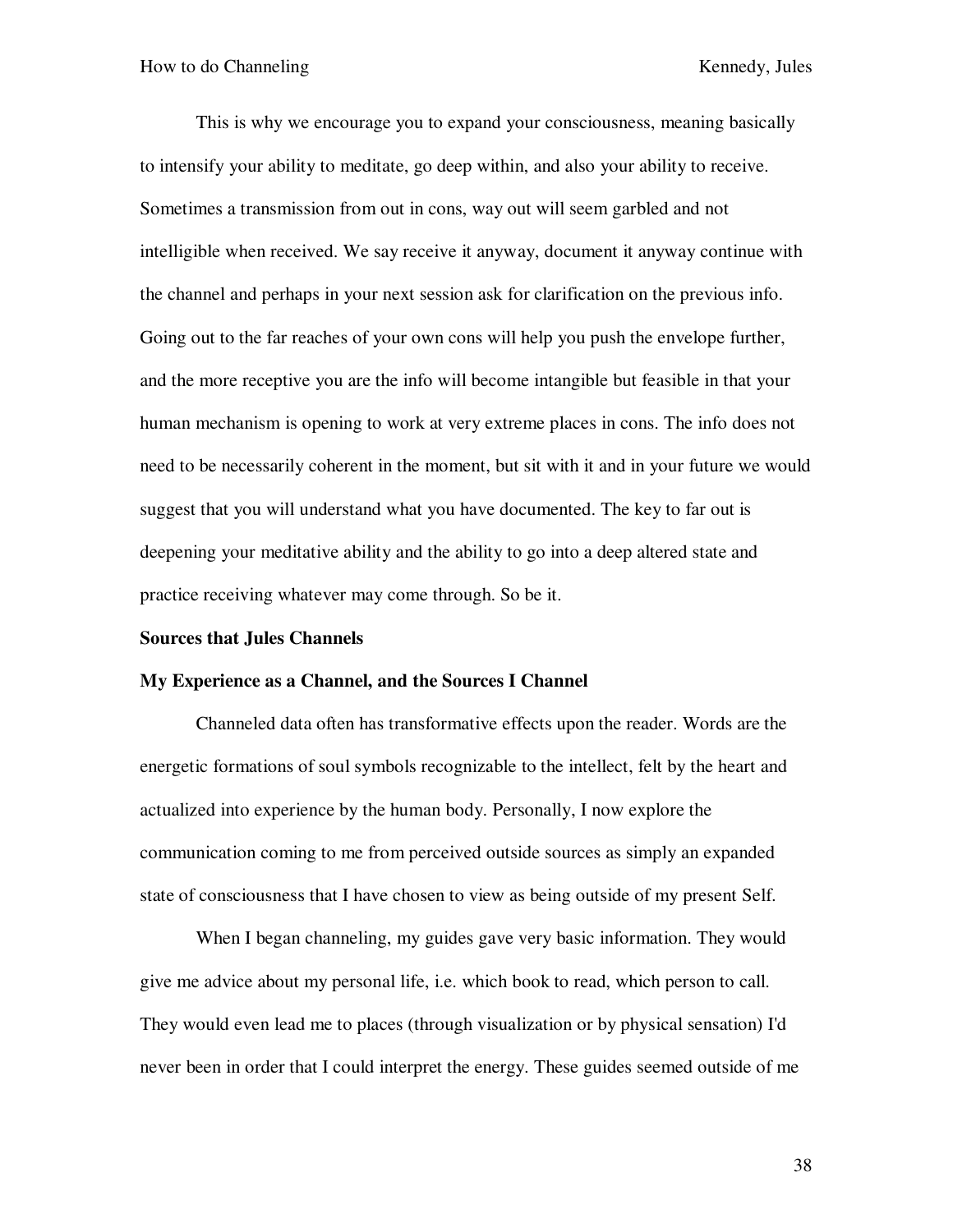at the time but today they are what my conscious person has become. I regard this communication as the spiritual guidance that helps me live peacefully in this world

When I incorporated these personal guides as part of "I" (me, my reality) it then became necessary for me to explore even more expanded knowledge; knowledge that was relevant to many people upon the planet instead of information that pertained just to my personal well-being. It was not long before guidance was coming through from a guide named **Talemahe'ke** (Tally, as I sometimes refer to her.) Tally is a very feminine energy source, which comes to me from the fifth dimension (in this dimension the light worker can begin to use light to shift perceptions and actual life experiences—Tally uses the fifth dimensional vibration of grace to do her work). She tells me that she is able to step down her vibration and that I am able to step up my vibration so that we can meet in the fourth dimensional energy spaces. It took me a while to maintain a sense of fourth dimensional perception in order for me to channel Tally for any length of time. But today it is very easy for me to BE Tally's energy.

My next move in consciousness was to become one with the energy of **The Twelve**. They came to me completely by surprise one day as I was channeling with a friend. It was as if Talemahe'ke stepped aside, leaving a wide-open space for this intense new energy to come through. The Twelve speak about all kinds of issues relating to consciousness. They span the entire spectrum of the twelve dimensions of consciousness that are possible for us to reach while in the physical plane of consciousness. We are capable of incorporating, and thus utilizing, these twelve dimensions. Presently we only use energy from the first four dimensions and often (for most on the earth plane) only the first three dimensions. The Twelve has come to assist us in remembering our abilities of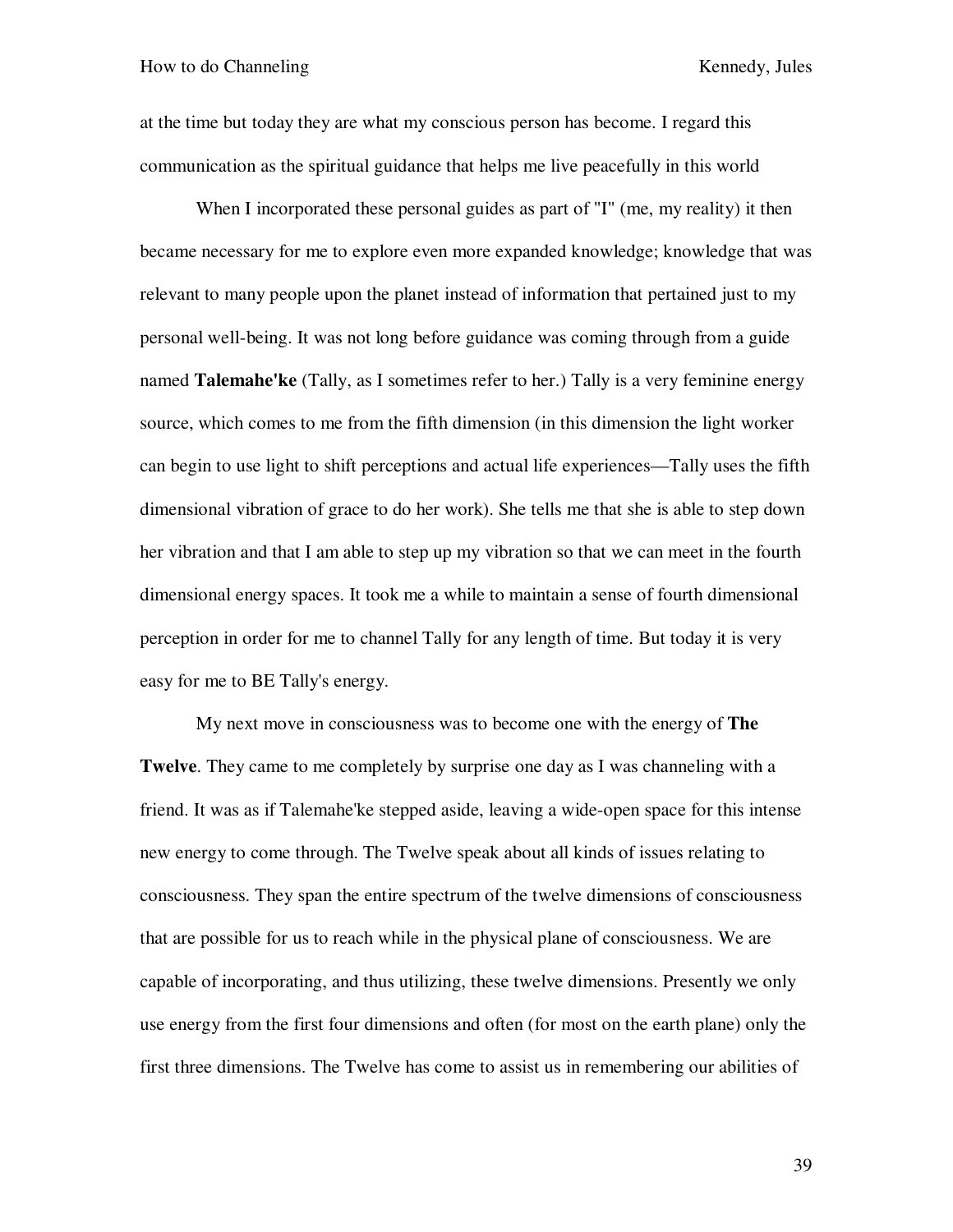utilizing much finer dimensions in frequency (the sensual rate at which you feel your body or something else vibrating—as with most of the information in this book, frequency can be felt only as an intuitive understanding and can't be measured by scientific methods at this time) in order to create a possible Utopia; Heaven on Earth. It is the destiny of the earth plane dimension to move into Heaven and become Heaven. It will only be through our personal and planetary willingness to expand into extensive layers of consciousness (with the assistance of the guides and aware human life forms) that we will shift the entire consciousness of the planet. The Twelve is a Master Consciousness for which I have great respect, although I will also become this consciousness. We shall all become this consciousness. So it shall be said that The Twelve keeps me on the edge of my own consciousness. It keeps me in suspense as I continue to push out the boundaries of my own conscious spaces. It has become great fun to play with consciousness, to experiment with where frequency and light can take me.

I was alone, channeling The Twelve on tape, when the **Naguda Force** was introduced to me by The Twelve. Then it seemed to me that the Naguda Force was very impersonal and impatient. The energy of this guidance was difficult for me to maintain at the time. The Twelve told me however that it would be necessary to complete this manuscript with information from the Naguda Force. The Naguda Force speaks about Metaphysical Earth Changes. These are not descriptions of the physical changes that the Earth herself is going through, but is very poignant information describing the social/spiritual evolutionary changes about to take place as the Earth plane shifts into fourth and fifth dimensional living. From that one brief encounter I had with the Naguda Force, it was my experience that there is no emotional component to this energy. As a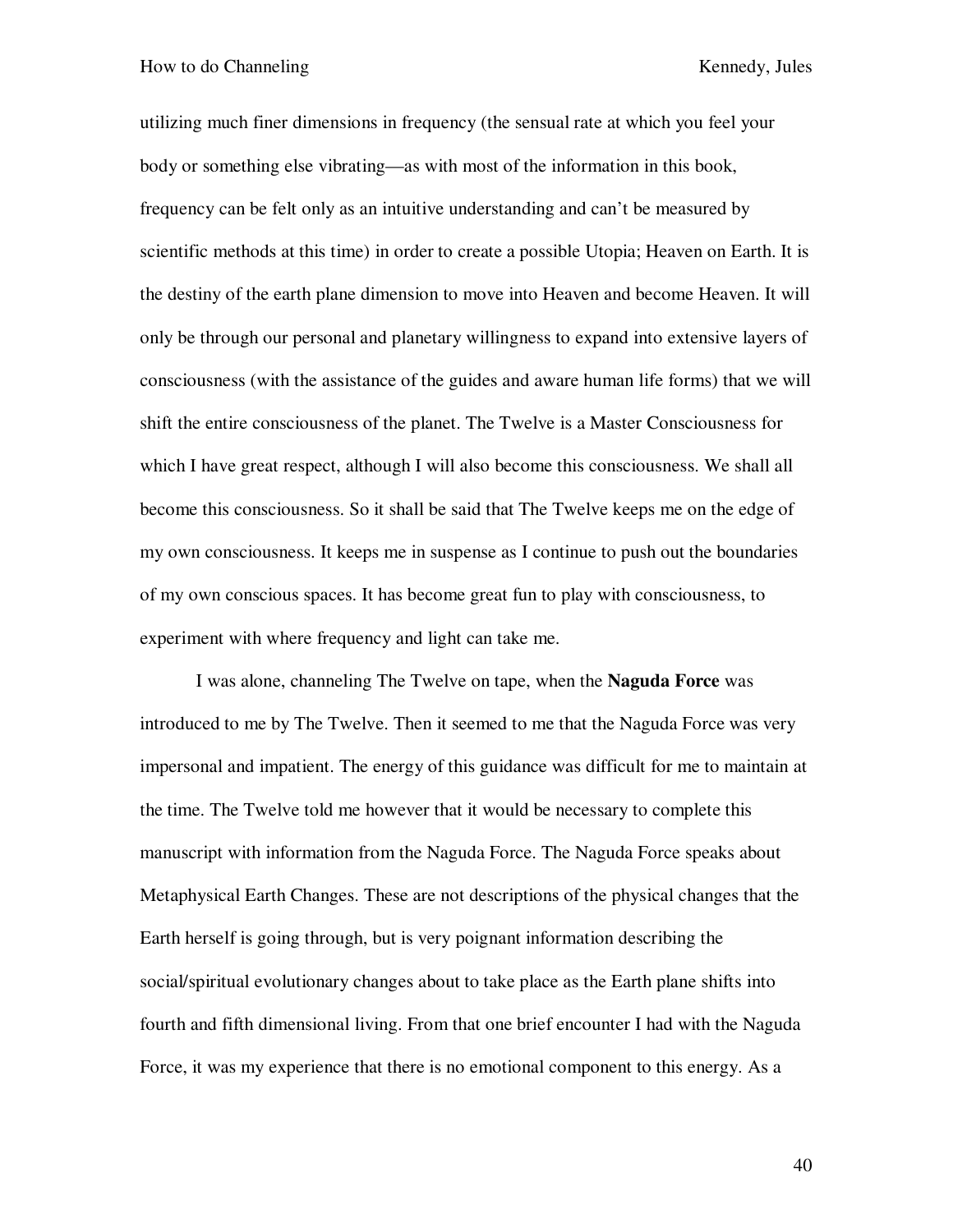highly emotional human being myself, it was difficult for me to perceive living my life without emotion. Although the Naguda Force is not a physical living entity (I perceive it as one energy when I channel it, but it refers to itself as "we" in the plural sense), I was exposed to the energy through the channeling process. It felt very stiff, cold and heartless when I began to bring it through. The Naguda Force seemed unfamiliar and calloused somehow. It was hard for me to accept that eventually I may become this consciousness that seemed without emotion. This particular strain of consciousness is knowledge, strictly information. The Naguda Force tells me that it comes straight from the Akashic Records to bring the necessary information into the earth plane consciousness.

I will introduce you to a favorite energy source, which I have worked with a lot and have had the pleasure to meet. These three little fellows call themselves **The Pleiadian Brothers**. Their energy reminds me of little elves or nymphs. They are very lively and came to me via a dear friend. He does not channel but can feel their energy. It was during the middle of one night when The Pleiadian Brothers approached me. Their energy was so vibrant and alive that I had a hard time communing with them at first. So I asked my guide Talemahe'ke to speak with them and interpret for me. This was yet another fun experiment with consciousness and channeling for me, and it worked.

I also channel the **Andromedan's** and have recently opened the gates to **Orion**, **Sirius**, **Sumerians**, and the **Galactic Council** with more to come. I am a pretty open channel. It is my passion.

### **Famous Channels throughout Time**

Five examples of other well known channels throughout time to now: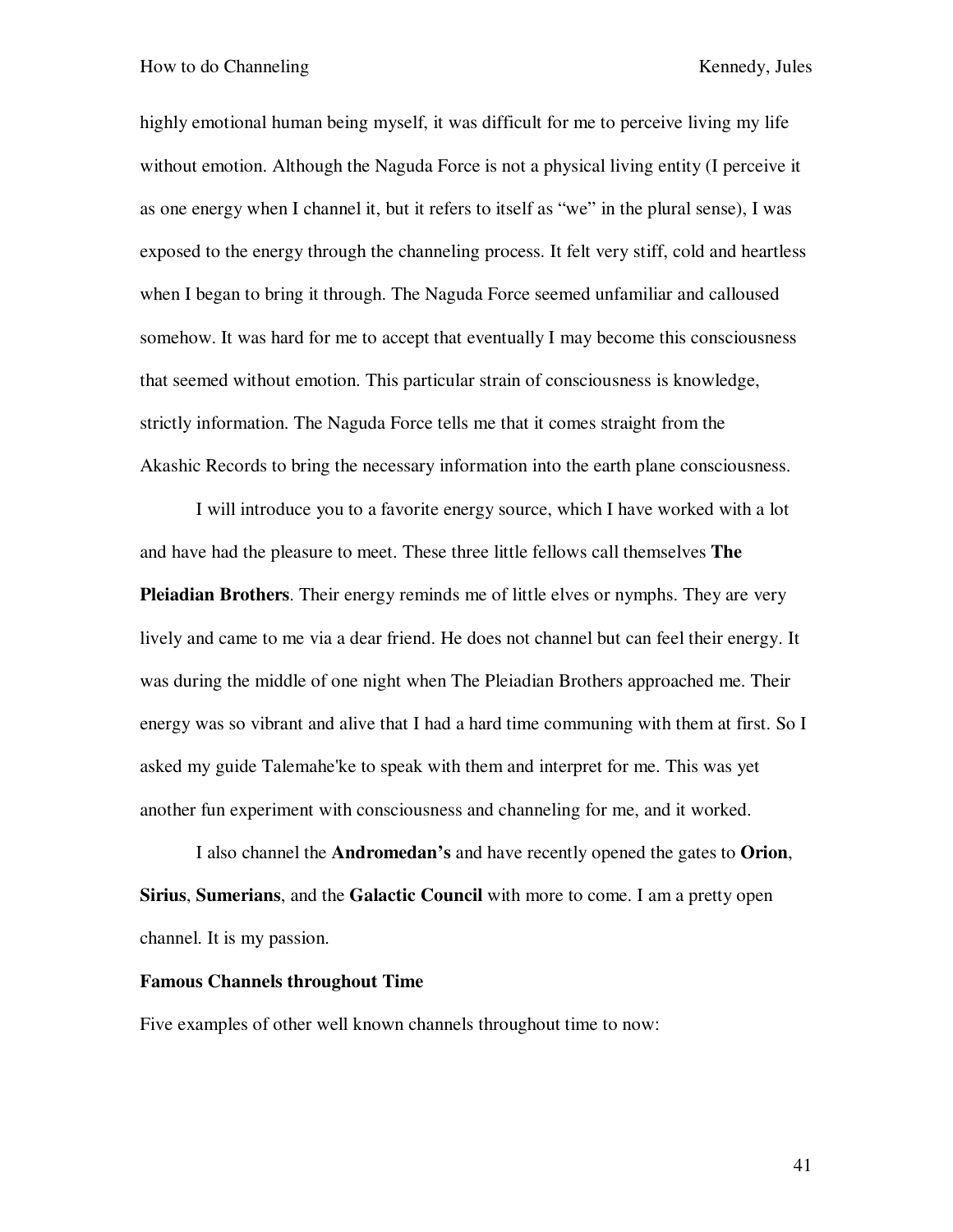**Edgar Cayce**: called the "sleeping prophet" because he would appear to be sleeping as he channeled, but actually was in a deep trance-a full-trance channel. when asked how to become psychic, Cayce's advice was to become more spiritual.

http://www.edgarcayce.org/are/ancient\_mysteries.aspx?id=2071

*The first lesson for six months should be One-One-One- One; Oneness of God, oneness of man's relation, oneness of force, oneness of time, oneness of purpose, Oneness in every effort-Oneness- Oneness!* Edgar Cayce Reading 900-429

**Alice Bailey**: (Djwal Khul) described the majority of her work as having been telepathically dictated to her by a Master of Wisdom, initially referred to only as "the Tibetan" or by the initials "D.K.", later identified as Djwal Khul. http://www.lucistrust.org/en/books/alice\_bailey\_books/about\_alice\_bailey

## THE GREAT INVOCATION

From the point of Light within the Mind of God Let light stream forth into the minds of men Let Light descend on Earth.

From the point of Love within the Heart of God Let love stream forth into the hearts of men May Christ return to Earth.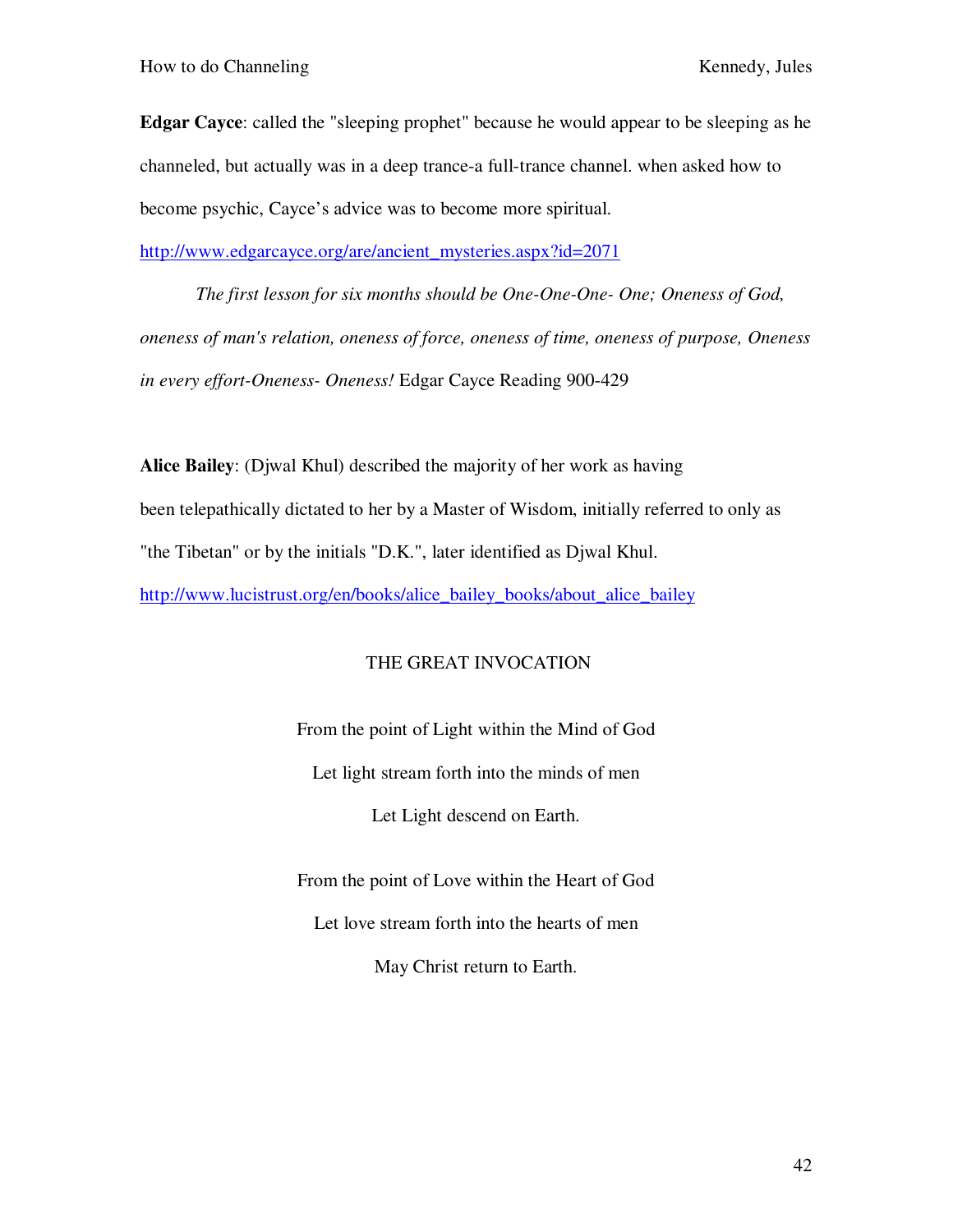From the centre where the Will of God is known Let purpose guide the little wills of men The purpose which the Masters know and serve. From the centre which we call the race of men Let the Plan of Love and Light work out And may it seal the door where evil dwells.

Let Light and Love and Power restore the Plan on Earth.

**Jane Roberts**: (Seth) an American author, poet, self-proclaimed psychic and spirit medium, who claimed to channel an energy personality who called himself "Seth". https://www.youtube.com/watch?v=AMRYkgBjCoA

*The electrons in a carbon atom in the human brain are connected to the subatomic particles that comprise every salmon that swims, every heart that beats, and every star that shimmers in the sky.* 

**Esther Hicks**: (Abraham) Abraham has described themselves as "a group consciousness from the non-physical dimension.

http://www.moneyandthelawofattraction.com/moneyandlawofattractionexcerpt.php

*You are meant to live an expansive, exhilarating, good-feeling experience. It was your plan when you made the decision to become focused in your physical body in this time-space reality.*